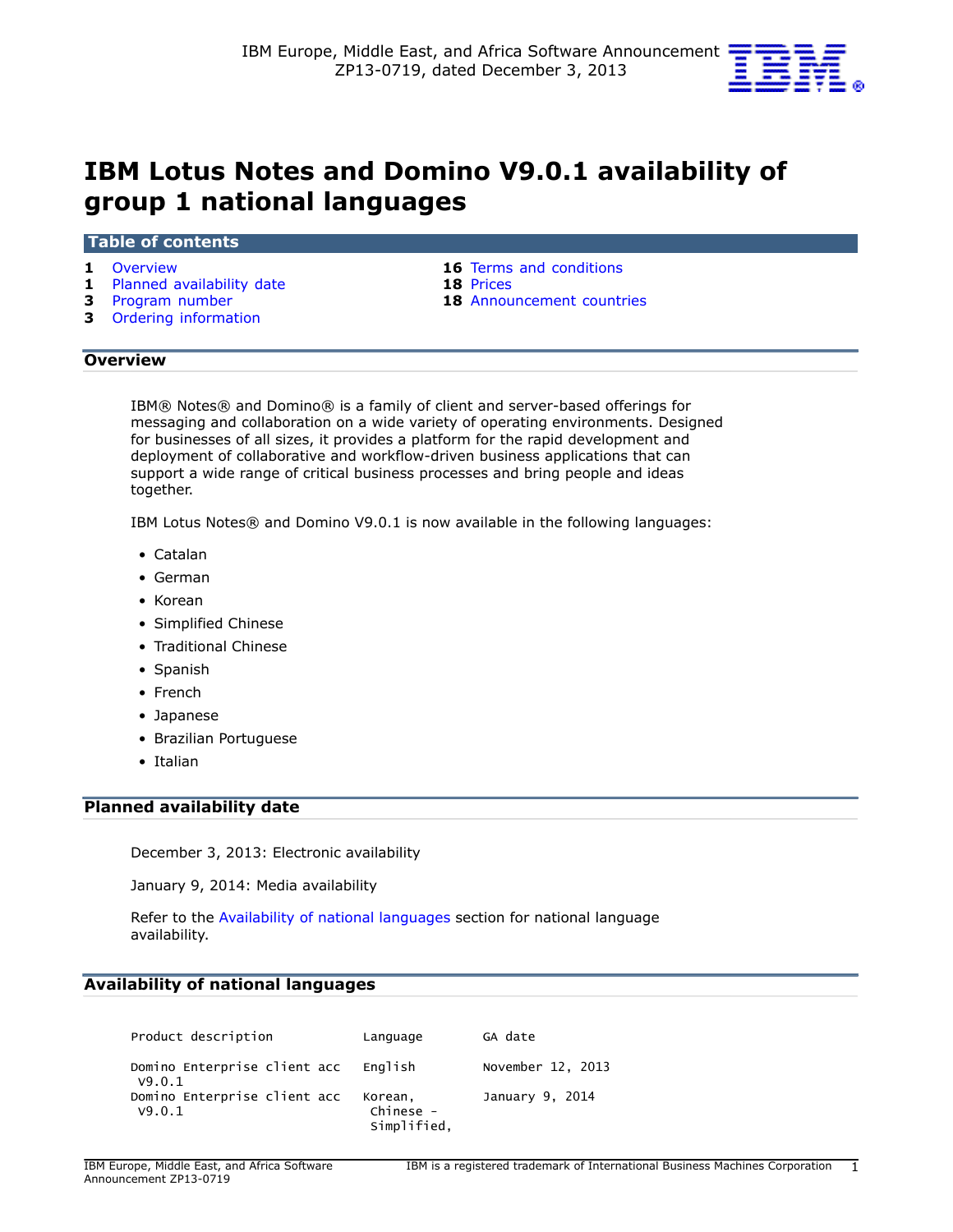Japanese, Multilingual (Catalan, German, Italian), Chinese - Traditional, Multilingual (French, Spanish, Portuguese-Brazilian) Domino Messaging client acc English V9.0.1 Domino Messaging client acc Chinese - January 9, 2014 V9.0.1 Simplified, Japanese, Korean, Multilingual (Catalan, German, Italian), Chinese - Traditional, Multilingual (French, Spanish, Portuguese-Brazilian)<br>English November 12, 2013 IBM Domino Collabrtn Express® V9.0.1 IBM Domino Collabrtn Express Multilingual January 9, 2014 V9.0.1 (French, Spanish, Portuguese-Brazilian), Multilingual (Catalan, German, Italian), Chinese - Traditional, Japanese, Korean, Chinese - Simplified<br>Korean, IBM Domino Server V9.0.1 Korean, January 9, 2014 Chinese - Simplified, Japanese, Multilingual (French, Spanish, Portuguese-Brazilian), Multilingual (Catalan, German, Italian), Chinese - Traditional IBM Domino Server V9.0.1 English November 12, 2013<br>IBM XWork Server V9.0.1 English November 12, 2013 IBM XWork Server V9.0.1 English November 12, 2014<br>IBM XWork Server V9.0.1 Multilingual January 9, 2014 IBM XWork Server V9.0.1 Multilingual (French, Spanish, Portuguese-Braz ilian), Multilingual (Catalan, German, Italian), Chinese - Simplified, Chinese - Traditional, Japanese, Korean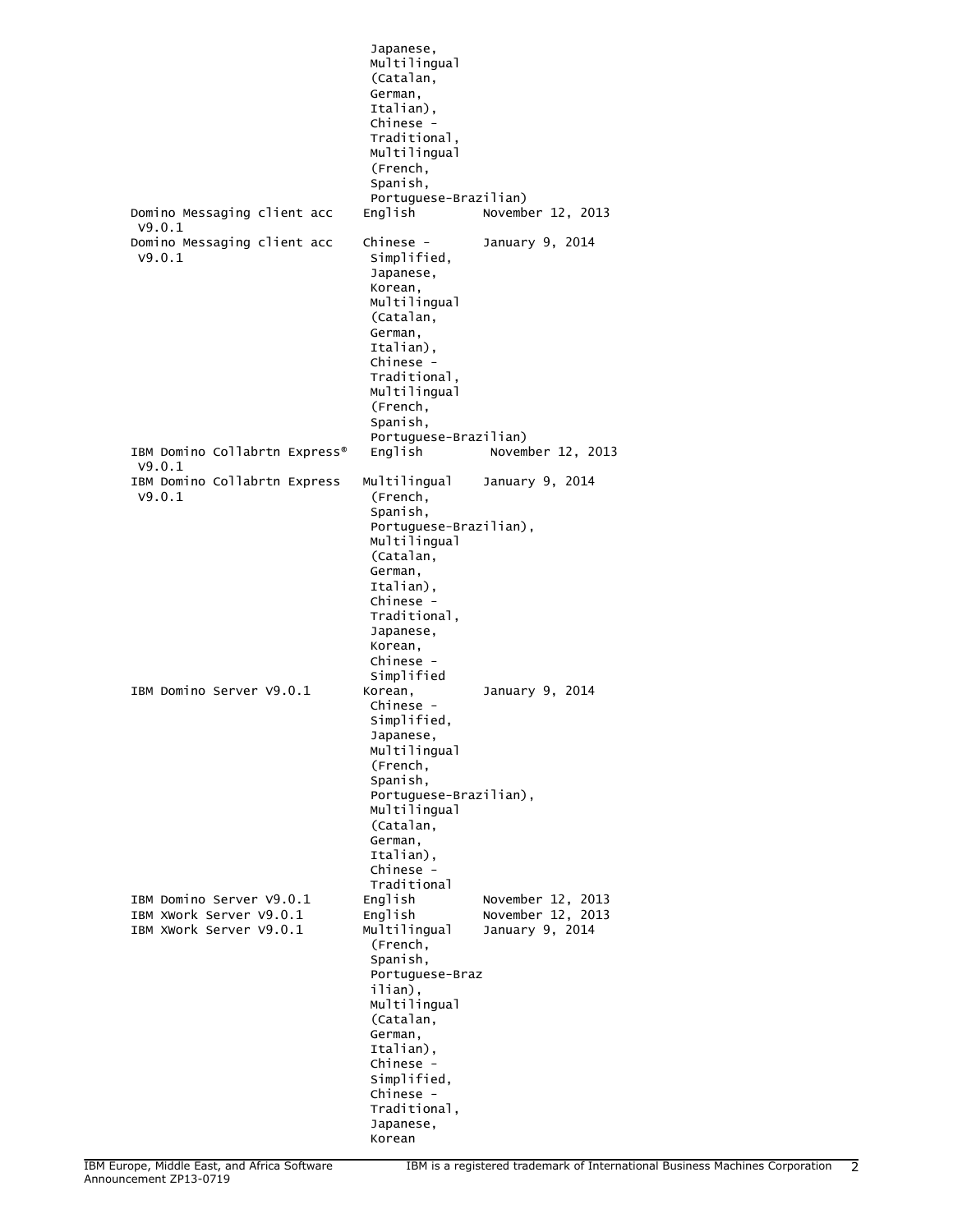## <span id="page-2-0"></span>**Program number**

| Program<br>number | <b>VRM</b> | Program name                                     |
|-------------------|------------|--------------------------------------------------|
| $5724 - 208$      | 9.0.1      | IBM Domino Enterprise<br>client access           |
| $5724 - 209$      | 9.0.1      | IBM Domino Messaging<br>client access            |
| 5724-710          | 9.0.1      | IBM Domino<br>Messaging/Collaboration<br>Express |
| $5724 - 214$      | 9.0.1      | IBM Domino Server                                |
| $5725 - E32$      | 9.0.1      | IBM XWork Server                                 |

# <span id="page-2-1"></span>**Ordering information**

For ordering information, consult your IBM representative or authorized IBM Business Partner, or visit

## <http://www-306.ibm.com/software/support/pa.html>

This product is only available via Passport Advantage® . It is not available as shrinkwrap.

## **Product information**

| Licensed function title                           | Product group           | Product<br>category                                            |
|---------------------------------------------------|-------------------------|----------------------------------------------------------------|
| IBM Domino Collaboration Express                  | Domino/Notes<br>Servers | Domino/Notes<br>Multi Server                                   |
| IBM Domino Enterprise Server                      | Domino/Notes<br>Servers | Domino/Notes<br>Multi Server                                   |
| IBM Domino Enterprise client<br>access            | Domino/Notes<br>Servers | Notes Client                                                   |
| IBM Domino Messaging Express                      | Domino/Notes<br>Servers | Domino/Notes<br>Multi Server                                   |
| IBM Domino Messaging Server                       | Domino/Notes<br>Servers | Domino<br>Messaging<br>Server                                  |
| IBM Domino Messaging client access                | Domino/Notes<br>Servers | Notes Client                                                   |
| IBM Domino Utility Express                        | Domino/Notes<br>Servers | Domino Utility<br>Server                                       |
| IBM Domino Utility Server                         | Domino/Notes<br>Servers | Domino Utility<br>Server                                       |
| IBM Domino Utility Server for<br>SmartCloud Notes | Domino/Notes<br>Servers | Domino Utility<br>Server                                       |
|                                                   |                         |                                                                |
| IBM XWork Server                                  | Domino/Notes<br>Servers | IBM XWork<br>Server                                            |
| Program name                                      | PID<br>number           | Charge unit<br>description                                     |
| IBM Domino Collaboration Express                  | 5724-z10                | Per Authorized<br>User                                         |
| IBM Domino Enterprise Server                      | 5724-Z14                | PROCESSOR-Day(s)                                               |
| IBM Domino Enterprise Server                      | $5724 - 214$            | Per Processor<br>Value Unit (PVU)                              |
| IBM Domino Enterprise Server                      | $5724 - 214$            | Per Processor<br>Value Unit for<br>$Linux^{TM}$ on System<br>z |
| IBM Domino Enterprise client access               | 5724-z08                | Per Authorized<br>User                                         |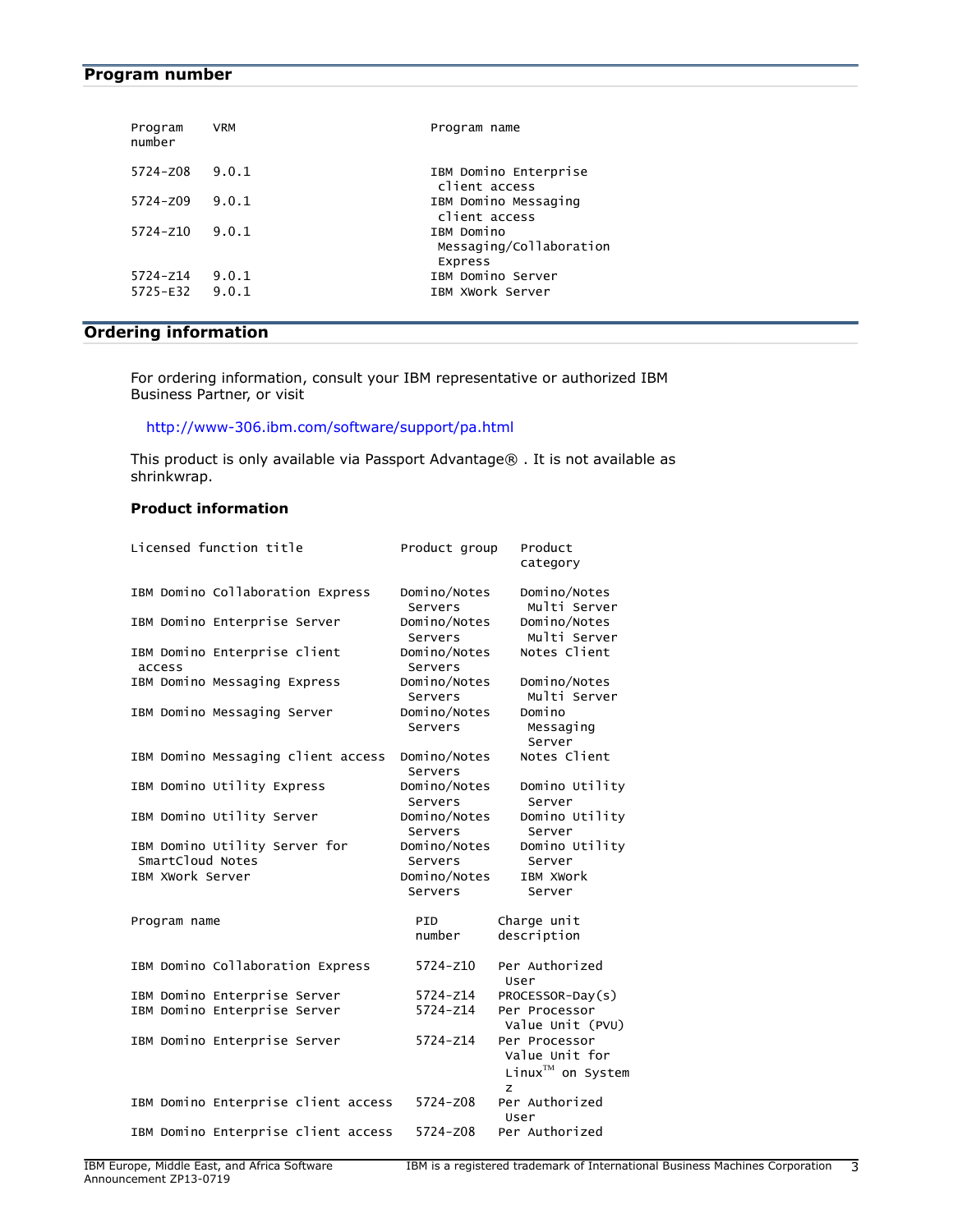|                                                   |              | User for System<br>Z                                    |
|---------------------------------------------------|--------------|---------------------------------------------------------|
| IBM Domino Messaging Express                      | 5724-z10     | Per Authorized<br>User                                  |
| IBM Domino Messaging Server                       | 5724-z14     | Per Processor<br>Value Unit (PVU)                       |
| IBM Domino Messaging Server                       | 5724-Z14     | Per Processor<br>Value Unit for<br>Linux on System<br>Z |
| IBM Domino Messaging Server                       | 5724-z14     | $PROCESOR-Day(s)$                                       |
| IBM Domino Messaging client access                | 5724-z09     | Per Authorized<br>User for System<br>$\overline{z}$     |
| IBM Domino Messaging client access                | 5724-z09     | Per Authorized<br>User                                  |
| IBM Domino Utility Express                        | 5724-z14     | Per Processor<br>Value Unit (PVU)                       |
| IBM Domino Utility Server                         | 5724-z14     | PROCESSOR-Day(s)                                        |
| IBM Domino Utility Server                         | $5724 - 214$ | Per Processor<br>Value Unit for<br>Linux on System<br>Z |
| IBM Domino Utility Server                         | 5724-z14     | Per Processor<br>Value Unit (PVU)                       |
| IBM Domino Utility Server for<br>SmartCloud Notes | 5724-Z14     | Per Processor<br>Value Unit for<br>Linux on System<br>z |
| IBM Domino Utility Server for<br>SmartCloud Notes | 5724-z14     | Per Processor<br>Value Unit (PVU)                       |
| IBM XWork Server                                  | 5725-E32     | FTL per Install                                         |
|                                                   |              |                                                         |

## **Charge metrics definitions**

#### **Authorized User**

Authorized User is a unit of measure by which the program can be licensed. An Authorized User is a unique person who is given access to the program. The program may be installed on any number of computers or servers and each Authorized User may have simultaneous access to any number of instances of the program at one time. Licensee must obtain separate, dedicated entitlements for each Authorized User accessing the program in any manner directly or indirectly (for example, via a multiplexing program, device, or application server) through any means. An entitlement for an Authorized User is unique to that Authorized User an may not be shared, nor may it be reassigned other than for the permanent transfer of the Authorized User entitlement to another person.

Note: Some programs may be licensed where devices are considered users. In that case, the following applies. Any computing device that requests the execution of or receives for execution a set of commands, procedures, or applications from the program or that is otherwise managed by the program is considered a separate user of the program and requires an entitlement as if that device were a person.

#### **Install**

Install is a unit of measure by which the program can be licensed. An install is an installed copy of the program on a physical or virtual disk made available to be executed on a computer. Licensee must obtain an entitlement for each install of the program.

#### **Processor Value Unit (PVU)**

PVU is a unit of measure by which the program can be licensed. The number of PVU entitlements required is based on the processor technology (defined within the PVU Table by processor value, brand, type, and model number at

[http://www.ibm.com/software/lotus/passportadvantage/](http://www.ibm.com/software/lotus/passportadvantage/pvu_licensing_for_customers.html) [pvu\\_licensing\\_for\\_customers.html](http://www.ibm.com/software/lotus/passportadvantage/pvu_licensing_for_customers.html)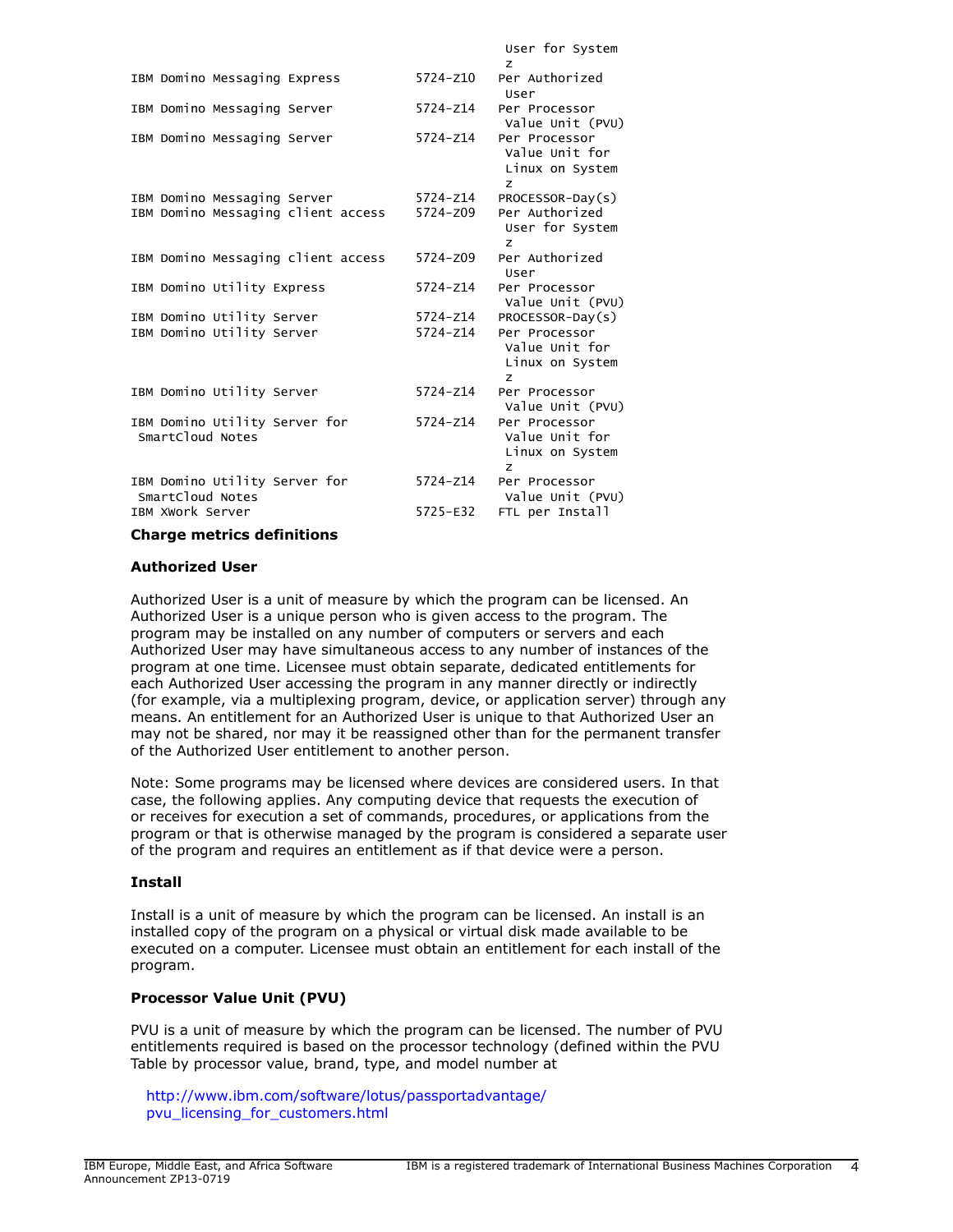and the number of processors made available to the program. IBM continues to define a processor, for the purpose of PVU-based licensing, to be each processor core on a chip. A dual-core processor chip, for example, has two processor cores.

Licensee can deploy the program using either full capacity licensing or virtualization capacity (sub-capacity) licensing according to the Passport Advantage Sub-Capacity Licensing Terms (refer to the webpage below). If using full capacity licensing, licensee must obtain PVU entitlements sufficient to cover all activated processor cores\* in the physical hardware environment made available to or managed by the program, except for those servers from which the program has been permanently removed. If using virtualization capacity licensing, licensee must obtain entitlements sufficient to cover all activated processor cores made available to or managed by the program, as defined according to the Virtualization Capacity License Counting Rules at

[http://www.ibm.com/software/lotus/passportadvantage/](http://www.ibm.com/software/lotus/passportadvantage/Counting_Software_licenses_using_specific_virtualization_technologies.html) [Counting\\_Software\\_licenses\\_using\\_sp ecific\\_virtualization\\_technologies.html](http://www.ibm.com/software/lotus/passportadvantage/Counting_Software_licenses_using_specific_virtualization_technologies.html)

\* An activated processor core is a processor core that is available for use in a physical or virtual server, regardless of whether the capacity of the processor core can be or is limited through virtualization technologies, operating system commands, BIOS settings, or similar restrictions.

Notes :

- Some programs may require licenses for the program **and** what is being managed. In that case, the following applies. In addition to the entitlements required for the program directly, licensee must obtain PVU entitlements for this program sufficient to cover the processor cores managed by the program.
- Some programs may be licensed on a managed basis **only** . In that case, the following applies: Instead of the entitlements required for the program directly, Licensee must obtain PVU entitlements for this program sufficient to cover the processor cores managed by the program.
- A few programs on an exception basis may be licensed on a referenced basis. In that case, the following applies. Rather than obtaining entitlements for the activated processor cores available to the program, licensee must obtain PVU entitlements for this program sufficient to cover the environment made available to the referenced program as if the program itself were executing everywhere the referenced program was executing, independent of the basis on which the referenced program is licensed.

#### **Passport Advantage program licenses**

#### **IBM Domino Enterprise client access**

| Part description                                                        | Part<br>number |
|-------------------------------------------------------------------------|----------------|
| IBM Domino Enterprise client access                                     |                |
| IBM Domino Enterprise CAL Per Authorized User Annual SW<br>S&S Rnwl     | E07UMLL        |
| IBM Domino Enterprise CAL Per Authorized User Lic + SW<br>S&S 12 Mo     | DOB7HLL        |
| IBM Domino Enterprise CAL Per Authorized User SW S&S<br>Reinstate 12 Mo | DOB7ILL        |
| <b>IBM Domino Messaging client access</b>                               |                |
| Part description                                                        | Part<br>number |
| IBM Domino Messaging client access                                      |                |
| IBM Domino Messaging CAL Per Authorized User Annual SW<br>S&S Rnwl      | E07UNLL        |
| IBM Domino Messaging CAL Per Authorized User Lic + SW                   | DOB7JLL        |

IBM Domino Messaging CAL Per Authorized User SW S&S D0B7KLL

S&S 12 Mo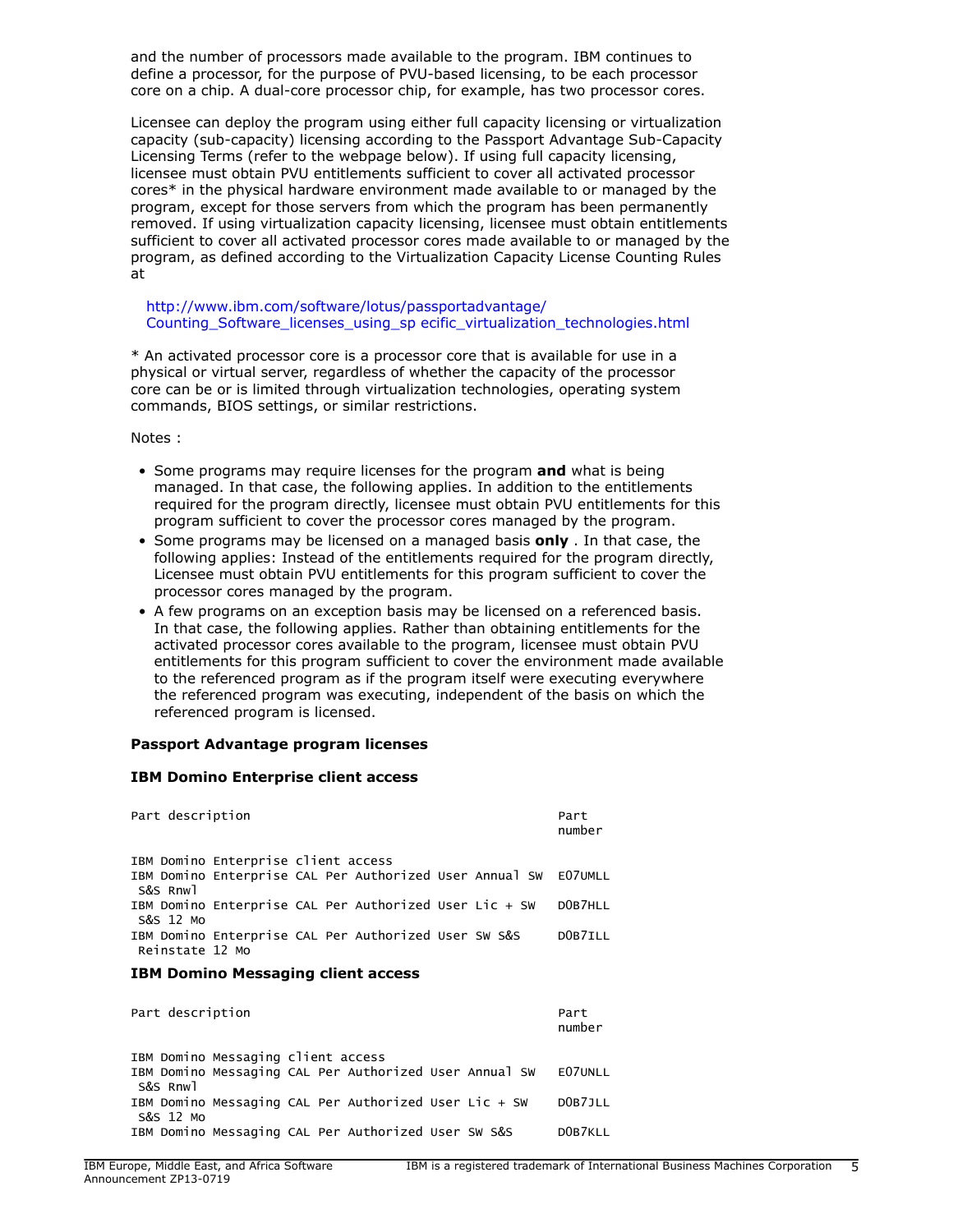Reinstate 12 Mo

## **IBM Domino Messaging/Collaboration Express**

| Part description                                                                                                                                              | Part<br>number     |
|---------------------------------------------------------------------------------------------------------------------------------------------------------------|--------------------|
| IBM Domino Messaging Express<br>Domino Messaging Express Per Authorized User Annual SW<br>S&S Renewal                                                         | E01B3LL            |
| Domino Messaging Express Per Authorized User Lic + SW<br>S&S 12 Months                                                                                        | <b>D53V5LL</b>     |
| Domino Messaging Express Per Authorized User SW S&S<br>Reinstate 12 Months                                                                                    | <b>D53V6LL</b>     |
| <b>IBM Domino Messaging/Collaboration Express</b>                                                                                                             |                    |
| Part description                                                                                                                                              | Part<br>number     |
| IBM Domino Collaboration Express<br>Domino Collaboration Express Per Authorized User Annual                                                                   | E00ZZLL            |
| SW S&S Renewal<br>Domino Collaboration Express Per Authorized User Lic +                                                                                      |                    |
| SW S&S 12 Months                                                                                                                                              | D52VQLL            |
| Domino Collaboration Express Per Authorized User SW S&S<br>Reinstate 12 Months                                                                                | D52VRLL            |
| <b>IBM Domino Server</b>                                                                                                                                      |                    |
| Part description                                                                                                                                              | Part<br>number     |
| IBM Domino Utility Express<br>Domino Utility Express Per Processor Value Unit Annual<br>SW S&S Renewal                                                        | <b>E0227LL</b>     |
| Domino Utility Express Per Processor Value Unit Lic +<br>SW S&S 12 Months                                                                                     | D55MVLL            |
| Domino Utility Express Per Processor Value Unit SW S&S<br>Reinstate 12 Months                                                                                 | D55MWLL            |
| <b>IBM Domino Server</b>                                                                                                                                      |                    |
| Part description                                                                                                                                              | Part<br>number     |
| IBM Domino Utility Server<br>Domino Utility Server Processor Value Unit (PVU) Annual<br>SW S&S Rnwl<br>Domino Utility Server Processor Value Unit (PVU) Lic + | E0225LL<br>D55MRLL |
| SW S&S 12 Mo<br>Domino Utility Server Processor Value Unit (PVU) SW S&S D55MSLL<br>Reinstate 12 Mo                                                            |                    |
| <b>IBM Domino Server</b>                                                                                                                                      |                    |
| Part description                                                                                                                                              | Part<br>number     |
| IBM Domino Enterprise Server<br>Domino Enterprise Server Processor Value Unit (PVU)<br>Annual SW S&S Rnwl                                                     | E020KLL            |
| Domino Enterprise Server Processor Value Unit (PVU) Lic D55JDLL<br>+ SW S&S 12 Mo                                                                             |                    |
| Domino Enterprise Server Processor Value Unit (PVU) SW D55JELL<br>S&S Reinstate 12 Mo                                                                         |                    |
| <b>IBM Domino Server</b>                                                                                                                                      |                    |
| Part description                                                                                                                                              | Part<br>number     |

IBM Domino Utility Server for SmartCloud Notes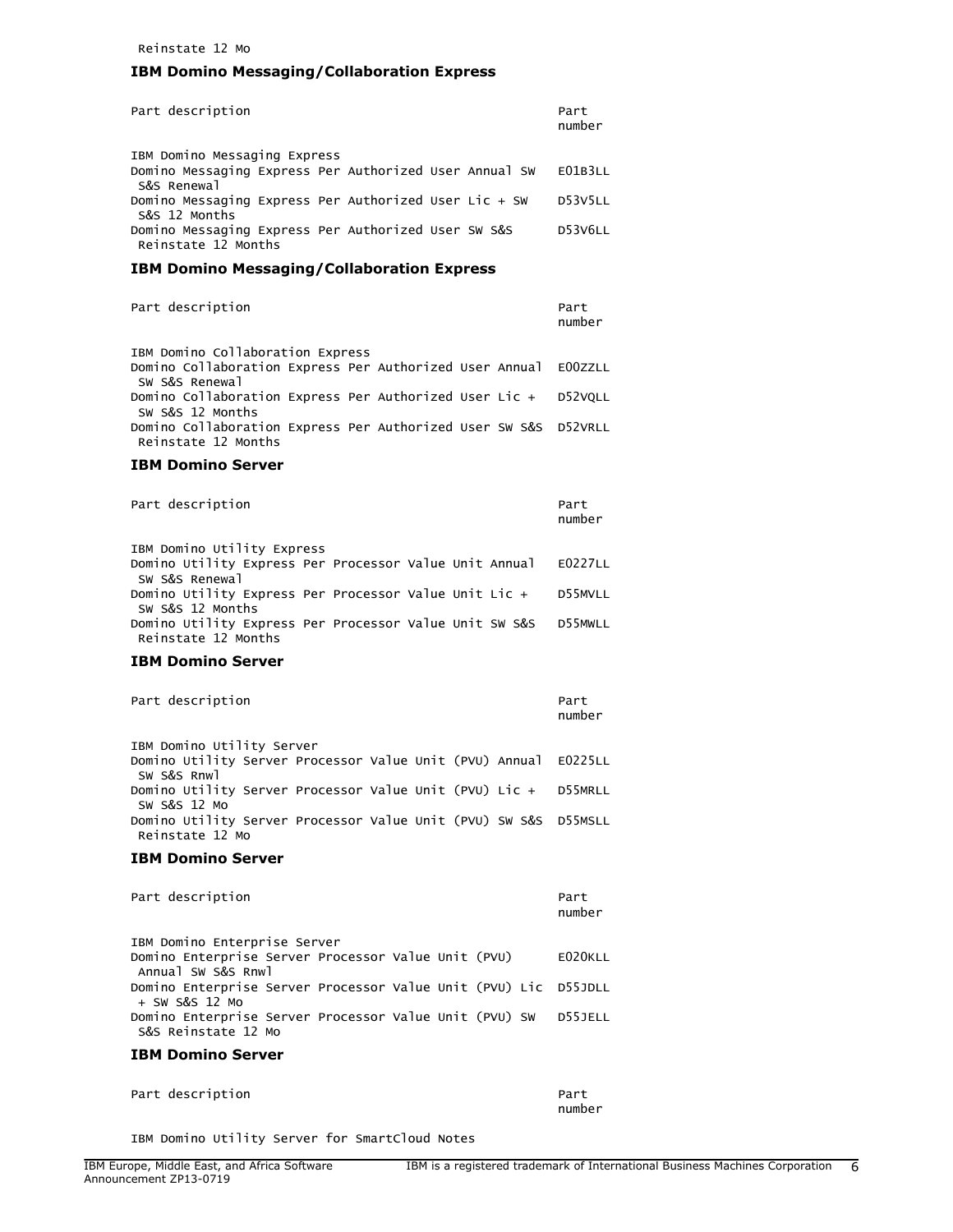Domino Utility Server for LotusLive Notes $^{TM}$  PVU Annual SW EOBNZLL S&S Renewal Domino Utility Server for LotusLive Notes PVU SW S&S D0IG4LL Reinstate 12 Mo Domino Utility Server for LotusLive Notes PVU Unit Lic D0IG3LL + SW S&S 12 Mo

## **IBM Domino Server**

| Part description                                                             | Part<br>number |
|------------------------------------------------------------------------------|----------------|
| IBM Domino Messaging Server                                                  |                |
| Domino Messaging Server Processor Value Unit (PVU)<br>Annual SW S&S Rnwl     | E020ILL        |
| Domino Messaging Server Processor Value Unit (PVU) Lic<br>+ SW S&S 12 Mo     | <b>D55J9LL</b> |
| Domino Messaging Server Processor Value Unit (PVU) SW<br>S&S Reinstate 12 Mo | D55JALL        |

#### **IBM XWork Server**

Part description entitled and the part of the Part part of the Part of the Part of the Part of the Part of the<br>Part of the Part of the Part of the Part of the Part of the Part of the Part of the Part of the Part of the Pa number in the control of the control of the control of the control of the control of the control of the control of the control of the control of the control of the control of the control of the control of the control of th

IBM XWork Server IBM XWork Server FTL per Install Initl FT Lic+S&S 12 Mo D0YUTLL IBM XWork Server FTL per Install Subsq FT Lic+S&S 12 Mo E0H51LL

#### **Passport Advantage trade-up licenses**

#### **IBM Domino Enterprise client access**

| Precursor product                             | Trade-up product                                                                  | Trade-up<br>part<br>number |
|-----------------------------------------------|-----------------------------------------------------------------------------------|----------------------------|
| IBM Domino Enterprise<br>client access        |                                                                                   |                            |
| IBM Domino Messaging<br>Client Access License | IBM Dom Ent CAL AU from<br>Dom Msg CAL User Trade Up<br>$Lie + SW S&S 12 MO$      | DOBO5LL                    |
| Competitor eMail User                         | IBM Domino Ent CAL AU from<br>Competitor eMail User<br>Trade Up Lic + SW S&S 12Mo | DOBO4LL                    |
| IBM OEM User                                  | IBM Domino Ent CAL AU from DOBQ6LL<br>IBM OEM User Trade Up Lic<br>+ SW S&S 12 Mo |                            |

#### **IBM Domino Messaging client access**

| Precursor product                     | Trade-up product                                                                  | Trade-up<br>part<br>number |
|---------------------------------------|-----------------------------------------------------------------------------------|----------------------------|
| IBM Domino Messaging<br>client access |                                                                                   |                            |
| Competitor eMail User                 | IBM Domino Messaging CAL<br>AU fr Competitor eMail<br>Trade Up Lic+SW S&S 12 Mo   | DOBQ7LL                    |
| IBM OEM USer                          | IBM Domino Messaging CAL<br>AU from IBM OEM User Trade<br>Up Lic + SW S&S $12$ Mo | DOBO8LL                    |

## **IBM Domino Messaging/Collaboration Express**

| Precursor product                                                         | Trade-up product | Trade-up<br>part<br>number |
|---------------------------------------------------------------------------|------------------|----------------------------|
| $\pi$ and $\pi$ - $\pi$ and $\pi$ and $\pi$ and $\pi$ and $\pi$ and $\pi$ |                  |                            |

IBM Domino Collaboration Express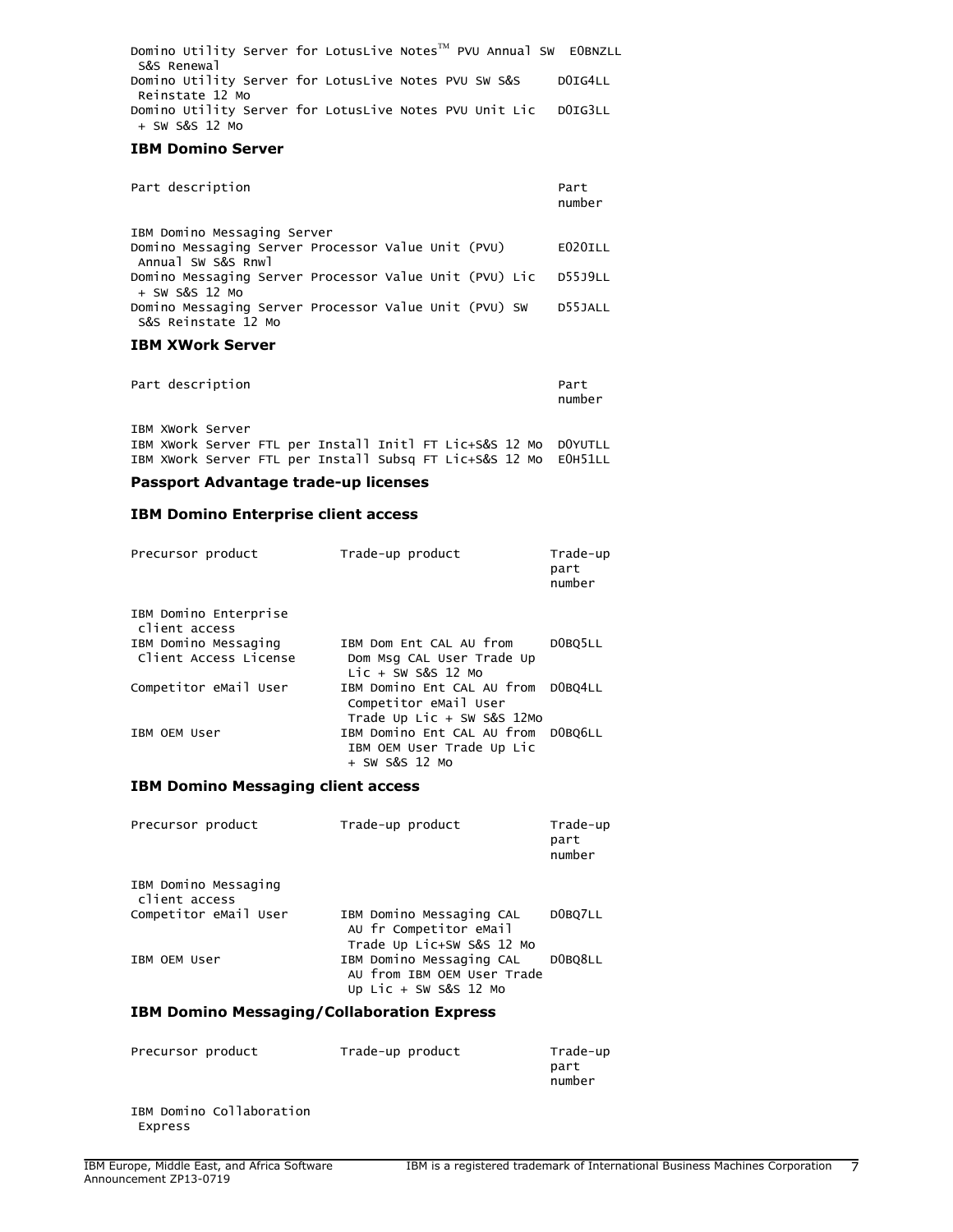| IBM Domino Messaging<br>Express                                                              | Domino Collab Express AU<br>Frm Domino Messaging Exp<br>AU TradeUp Lic+SW S&S12Mo      | <b>D53V9LL</b>             |
|----------------------------------------------------------------------------------------------|----------------------------------------------------------------------------------------|----------------------------|
| Competitor                                                                                   | Domino Collaboration<br>Express AU from Competitor<br>Trade Up Lic + SW S&S $12$<br>MO | D52WSLL                    |
| IBM OEM                                                                                      | Domino Collaboration<br>Express AU from IBM OEM<br>Trade Up Lic + SW S&S $12$<br>MO    | D54TZLL                    |
| <b>IBM Domino Messaging/Collaboration Express</b>                                            |                                                                                        |                            |
| Precursor product                                                                            | Trade-up product                                                                       | Trade-up<br>part<br>number |
| IBM Domino Messaging<br>Express                                                              |                                                                                        |                            |
| Competitor                                                                                   | Domino Messaging Express<br>Per Authorized User Trade<br>Up Lic+SW S&S 12 Months       | D53V8LL                    |
| IBM OEM                                                                                      | Domino Messaging Express<br>Per Authorized User Trade<br>Up Lic+SW S&S 12 Months       | D54TYLL                    |
| <b>IBM Domino Server</b>                                                                     |                                                                                        |                            |
| Precursor product                                                                            | Trade-up product                                                                       | Trade-up<br>part<br>number |
| IBM Domino Utility Server<br>for SmartCloud Notes<br>IBM Domino Enterprise<br>Server         | Domino Utility Svr LL<br>Notes PVU frm Dom Entrp<br>Svr Trade Up Lic+SW S&S 12<br>MO   | DOIYALL                    |
| <b>IBM Domino Server</b>                                                                     |                                                                                        |                            |
| Precursor product                                                                            | Trade-up product                                                                       | Trade-up<br>part<br>number |
| IBM Domino Enterprise<br>Server                                                              |                                                                                        |                            |
| IBM Domino Messaging<br>Server                                                               | Domino Enterprise Server<br>Processor Value Unit Dom<br>Msg Svr Lic + SW S&S 12Mo      | D55JFLL                    |
| <b>Passport Advantage supply</b>                                                             |                                                                                        |                            |
| Program name/description                                                                     |                                                                                        | Part<br>number             |
| Domino Enterprise client acc V9.0.1<br>IBM Domino Enterprise client access license V9.0.1    |                                                                                        | <b>AH192EN</b>             |
| Social Ed MP Eng Med Pk<br>Dom Ent Client Access Lic 9.0.1 Social Edi Multi 0/S              |                                                                                        | AH19XJA                    |
| Media Pack Japanese<br>Dom Ent Client Access Lic 9.0.1 Social Edi Multi 0/S                  |                                                                                        | AH19YKO                    |
| Media Pack Korean<br>Dom Ent Client Access Lic 9.0.1 Social Edi Multi 0/S                    |                                                                                        | AH19ZSC                    |
| Media Pack Simpl Chin<br>Dom Ent Client Access Lic 9.0.1 Social Edi Multi 0/S                |                                                                                        | AH1A0TC                    |
| Media Pack Tradi Chin<br>Dom Ent Client Access Lic 9.0.1 Social Edi Multi 0/S                |                                                                                        | AH1A1ML                    |
| Media Pack EMEA1<br>Dom Ent Client Access Lic 9.0.1 Social Edi Multi O/S<br>Media Pack EMEA2 |                                                                                        | AH1A2ML                    |
| Domino Messaging client acc V9.0.1                                                           |                                                                                        |                            |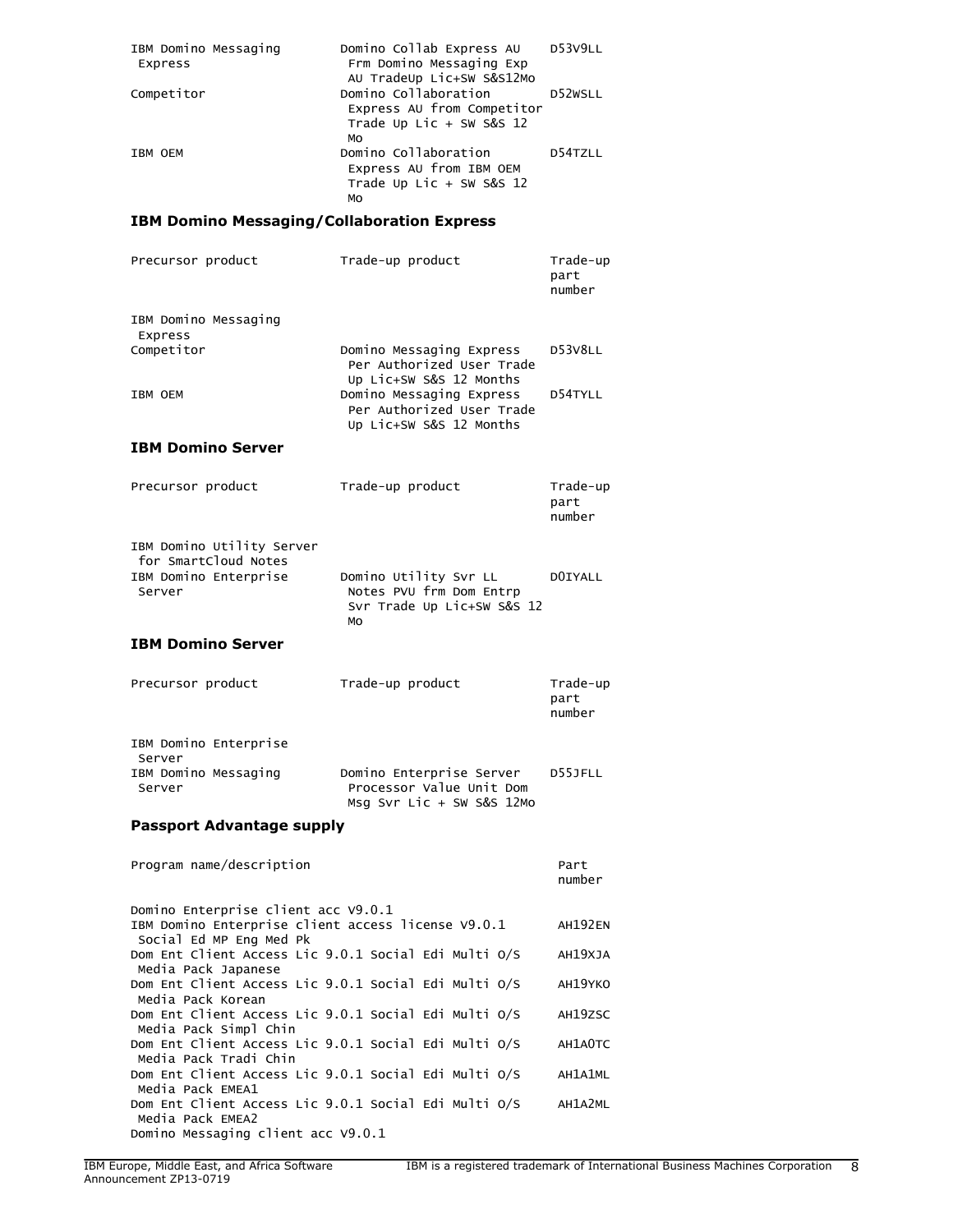| IBM Domino Messaging client access license V9.0.1                                                           | AH193EN            |
|-------------------------------------------------------------------------------------------------------------|--------------------|
| Social Ed MP Eng Media Pk<br>Domino Mssging Client Access License 9.0.1 SE Multi O/S                        | AH19RJA            |
| Media Pack Japanese                                                                                         |                    |
| Domino Mssging Client Access License 9.0.1 SE Multi 0/S<br>Media Pack Korean                                | AH19SKO            |
| Domin Mssg Client Access License 9.0.1 SE Multi 0/S                                                         | AH19TSC            |
| Media Pack Simp Chin<br>Domin Mssg Client Access License 9.0.1 SE Multi 0/S                                 | AH19UTC            |
| Media Pack Trad Ch<br>Domin Mssg Client Access License 9.0.1 SE Multi 0/S                                   | AH19VML            |
| Media Pack EMEA1                                                                                            |                    |
| Domin Mssg Client Access License 9.0.1 SE Multi 0/S<br>Media Pack EMEA2                                     | AH19WML            |
| IBM Domino Collabrtn Express V9.0.1                                                                         |                    |
| IBM Domino Collaboration Express V9.0.1 Social Ed MP                                                        | <b>AH194EN</b>     |
| English Media Pack                                                                                          |                    |
| Domino Mesg/Colla Express 9.0.1 Social Edi Multi 0/S                                                        | AH19KJA            |
| Media Pack Japanese<br>Domino Mesg/Colla Express 9.0.1 Social Edi Multi 0/S                                 | AH19LKO            |
| Media Pack Korean                                                                                           |                    |
| Domino Mesg/Colla Express 9.0.1 Social Edi Multi 0/S<br>Media Pack Simpchin                                 | AH19MSC            |
| Domino Mesg/Colla Express 9.0.1 Social Edi Multi 0/S                                                        | AH19NTC            |
| Media Pack Trachin<br>Domino Mesg/Colla Express 9.0.1 Social Edi Multi 0/S                                  | AH19PML            |
| Media Pack Emea1                                                                                            |                    |
| Domino Mesg/Colla Express 9.0.1 Social Edi Multi 0/S<br>Media Pack Emea2                                    | AH19QML            |
| IBM Domino Server V9.0.1                                                                                    |                    |
| IBM Domino Server V9.0.1 Social Edition MP English                                                          | AH195EN            |
| Media Pack                                                                                                  |                    |
| Ibm Domino Server 9.0.1 Social Edi Multiplatform Media<br>Pack Japanese                                     | AH19EJA            |
| Ibm Domino Server 9.0.1 Social Edi Multiplatform Media                                                      | AH19FKO            |
| Pack Korean                                                                                                 |                    |
| Ibm Domino Server 9.0.1 Social Edi Multiplatform Media                                                      | AH19GSC            |
| Pack Simpchi<br>Ibm Domino Server 9.0.1 Social Edi Multiplatform Media                                      | AH19HTC            |
| Pack Trachi                                                                                                 |                    |
| Ibm Domino Server 9.0.1 Social Edi Multiplatform Media<br>Pack Emea1                                        | AH19IML            |
| Ibm Domino Server 9.0.1 Social Edi Multiplatform Media                                                      | AH19JML            |
| Pack Emea2                                                                                                  |                    |
| IBM XWork Server V9.0.1                                                                                     |                    |
| IBM XWork Server AIX® 6, Red Hat Enterprise Linux (RHEL)<br>base server), SUSE L                            | <b>AH196EN</b>     |
| Ibm Xwork Server V9.0.1 Multiplatform Media Pack                                                            | AH198JA            |
| Japanese                                                                                                    |                    |
| Ibm Xwork Server V9.0.1 Multiplatform Media Pack Korean<br>Ibm Xwork Server V9.0.1 Multiplatform Media Pack | АН199КО<br>AH19ASC |
| Simpchin                                                                                                    |                    |
| Ibm Xwork Server V9.0.1 Multiplatform Media Pack<br>Trachin                                                 | AH19BTC            |
| Ibm Xwork Server V9.0.1 Multiplatform Media Pack Emea1                                                      | AH19CML            |
| Ibm Xwork Server V9.0.1 Multiplatform Media Pack Emea2                                                      |                    |

## **Passport Advantage customer: Media pack entitlement details**

Customers with active maintenance or subscription for the products listed are entitled to receive the corresponding media pack.

## **IBM Domino Server V9.0.1**

| Entitled maintenance<br>offerings description            | Media packs description                       | Part<br>number      |
|----------------------------------------------------------|-----------------------------------------------|---------------------|
| DOMINOUTILITYSERVERValueUni Ibm Domino Server 9.0.1<br>t | Social Edi Multiplatform<br>Media Pack Korean | AH <sub>19FKO</sub> |
| DOMINOUTILITYSERVERValueUni Ibm Domino Server 9.0.1<br>÷ | Social Edi Multiplatform                      | АН191МІ             |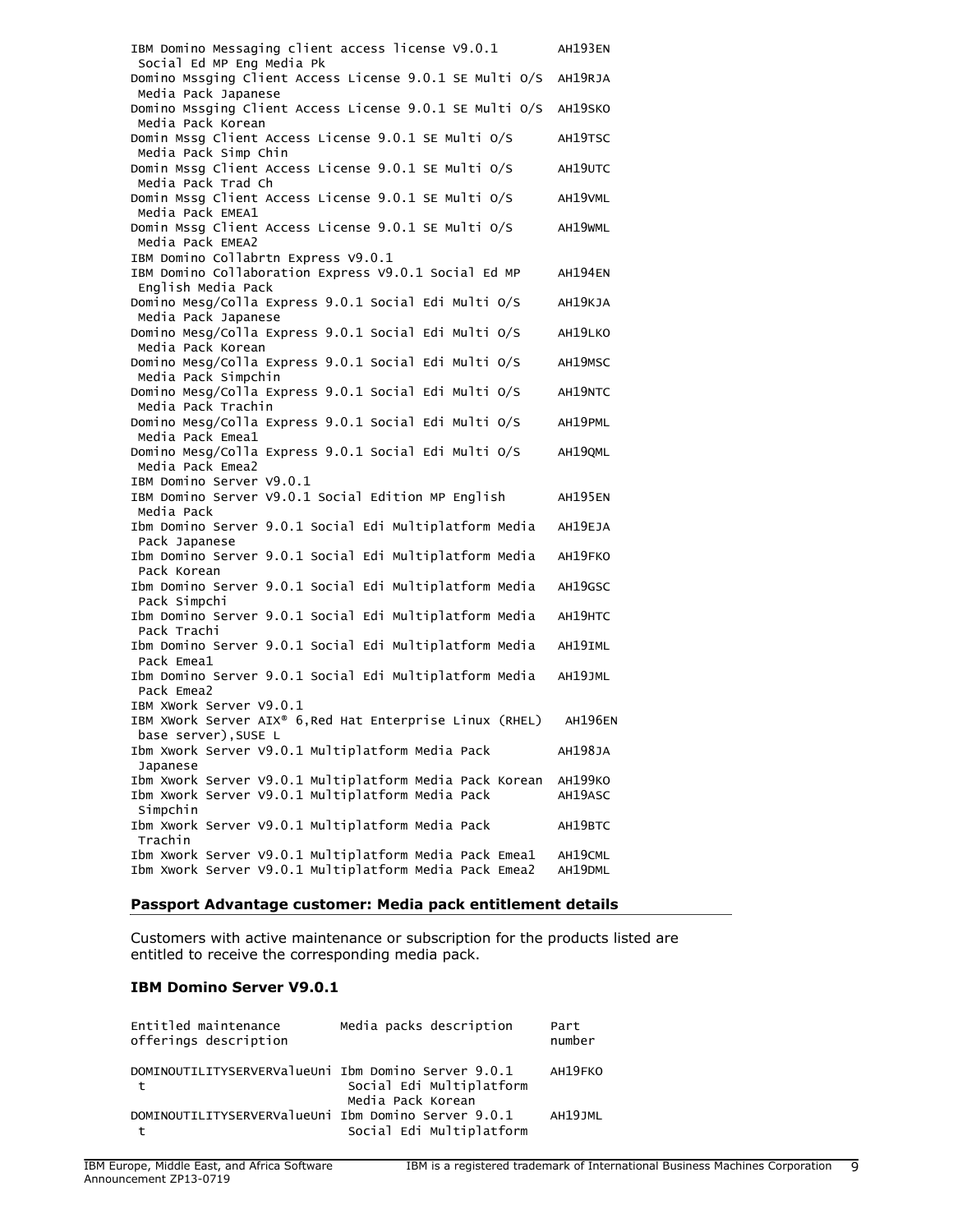|                                                                           | Media Pack Emea2                                    |                |
|---------------------------------------------------------------------------|-----------------------------------------------------|----------------|
| DOMINOUTILITYSERVERValueUni Ibm Domino Server 9.0.1<br>t                  | Social Edi Multiplatform                            | AH19IML        |
|                                                                           | Media Pack Emea1                                    |                |
| DOMINOUTILITYSERVERValueUni Ibm Domino Server 9.0.1                       |                                                     | AH19EJA        |
| t                                                                         | Social Edi Multiplatform                            |                |
|                                                                           | Media Pack Japanese                                 |                |
| DOMINOUTILITYSERVERValueUni                                               | Ibm Domino Server 9.0.1                             | AH19GSC        |
| t                                                                         | Social Edi Multiplatform                            |                |
|                                                                           | Media Pack Simpchi                                  |                |
| DOMINOUTILITYSERVERValueUni Ibm Domino Server 9.0.1                       |                                                     | АН19НТС        |
| t                                                                         | Social Edi Multiplatform                            |                |
|                                                                           | Media Pack Trachi                                   |                |
| DOMINOUTILITYSERVERValueUni                                               | IBM Domino Server V9.0.1                            | <b>AH195EN</b> |
| t                                                                         | Social Edition MP English                           |                |
| DominoEnterpriseServerforzS Ibm Domino Server 9.0.1                       | Media Pack                                          | AH19GSC        |
| eriesLinuxValueUnit                                                       | Social Edi Multiplatform                            |                |
|                                                                           | Media Pack Simpchi                                  |                |
| DominoEnterpriseServerforzS Ibm Domino Server 9.0.1                       |                                                     | AH19HTC        |
| eriesLinuxValueUnit                                                       | Social Edi Multiplatform                            |                |
|                                                                           | Media Pack Trachi                                   |                |
| DominoEnterpriseServerforzS IBM Domino Server V9.0.1                      |                                                     | <b>AH195EN</b> |
| eriesLinuxValueUnit                                                       | Social Edition MP English                           |                |
|                                                                           | Media Pack                                          |                |
| DominoEnterpriseServerforzS Ibm Domino Server 9.0.1                       |                                                     | AH19EJA        |
| eriesLinuxValueUnit                                                       | Social Edi Multiplatform                            |                |
|                                                                           | Media Pack Japanese                                 |                |
| DominoEnterpriseServerforzS Ibm Domino Server 9.0.1                       |                                                     | AH19FKO        |
| eriesLinuxValueUnit                                                       | Social Edi Multiplatform                            |                |
|                                                                           | Media Pack Korean                                   |                |
| DominoEnterpriseServerforzS Ibm Domino Server 9.0.1                       |                                                     | AH19JML        |
| eriesLinuxValueUnit                                                       | Social Edi Multiplatform                            |                |
|                                                                           | Media Pack Emea2                                    |                |
| DominoEnterpriseServerforzS Ibm Domino Server 9.0.1                       |                                                     | AH19IML        |
| eriesLinuxValueUnit                                                       | Social Edi Multiplatform                            |                |
|                                                                           |                                                     |                |
|                                                                           | Media Pack Emea1                                    |                |
| DominoEnterpriseValueUnit                                                 | Ibm Domino Server 9.0.1                             | AH19FKO        |
|                                                                           | Social Edi Multiplatform                            |                |
|                                                                           | Media Pack Korean                                   |                |
| DominoEnterpriseValueUnit                                                 | Ibm Domino Server 9.0.1                             | AH19JML        |
|                                                                           | Social Edi Multiplatform                            |                |
|                                                                           | Media Pack Emea2                                    |                |
| DominoEnterpriseValueUnit                                                 | Ibm Domino Server 9.0.1                             | AH19IML        |
|                                                                           | Social Edi Multiplatform                            |                |
|                                                                           | Media Pack Emea1                                    |                |
| DominoEnterpriseValueUnit                                                 | Ibm Domino Server 9.0.1                             | AH19EJA        |
|                                                                           | Social Edi Multiplatform                            |                |
|                                                                           | Media Pack Japanese                                 | AH19GSC        |
| DominoEnterpriseValueUnit                                                 | Ibm Domino Server 9.0.1<br>Social Edi Multiplatform |                |
|                                                                           |                                                     |                |
| DominoEnterpriseValueUnit                                                 | Media Pack Simpchi<br>Ibm Domino Server 9.0.1       | AH19HTC        |
|                                                                           | Social Edi Multiplatform                            |                |
|                                                                           | Media Pack Trachi                                   |                |
| DominoEnterpriseValueUnit                                                 | IBM Domino Server V9.0.1                            | <b>AH195EN</b> |
|                                                                           | Social Edition MP English                           |                |
|                                                                           | Media Pack                                          |                |
| DominoMessagingServerforzSe Ibm Domino Server 9.0.1                       |                                                     | AH19GSC        |
| riesLinuxValue∪nit                                                        | Social Edi Multiplatform                            |                |
|                                                                           | Media Pack Simpchi                                  |                |
| DominoMessagingServerforzSe Ibm Domino Server 9.0.1                       |                                                     | AH19HTC        |
| riesLinuxValue∪nit                                                        | Social Edi Multiplatform                            |                |
|                                                                           | Media Pack Trachi                                   |                |
| DominoMessagingServerforzSe IBM Domino Server V9.0.1                      |                                                     | AH195EN        |
| riesLinuxValueUnit                                                        | Social Edition MP English                           |                |
|                                                                           | Media Pack                                          |                |
| DominoMessagingServerforzSe Ibm Domino Server 9.0.1                       |                                                     | AH19EJA        |
| riesLinuxValueUnit                                                        | Social Edi Multiplatform                            |                |
|                                                                           | Media Pack Japanese                                 | AH19FKO        |
| DominoMessagingServerforzSe Ibm Domino Server 9.0.1<br>riesLinuxValue∪nit |                                                     |                |
|                                                                           | Social Edi Multiplatform<br>Media Pack Korean       |                |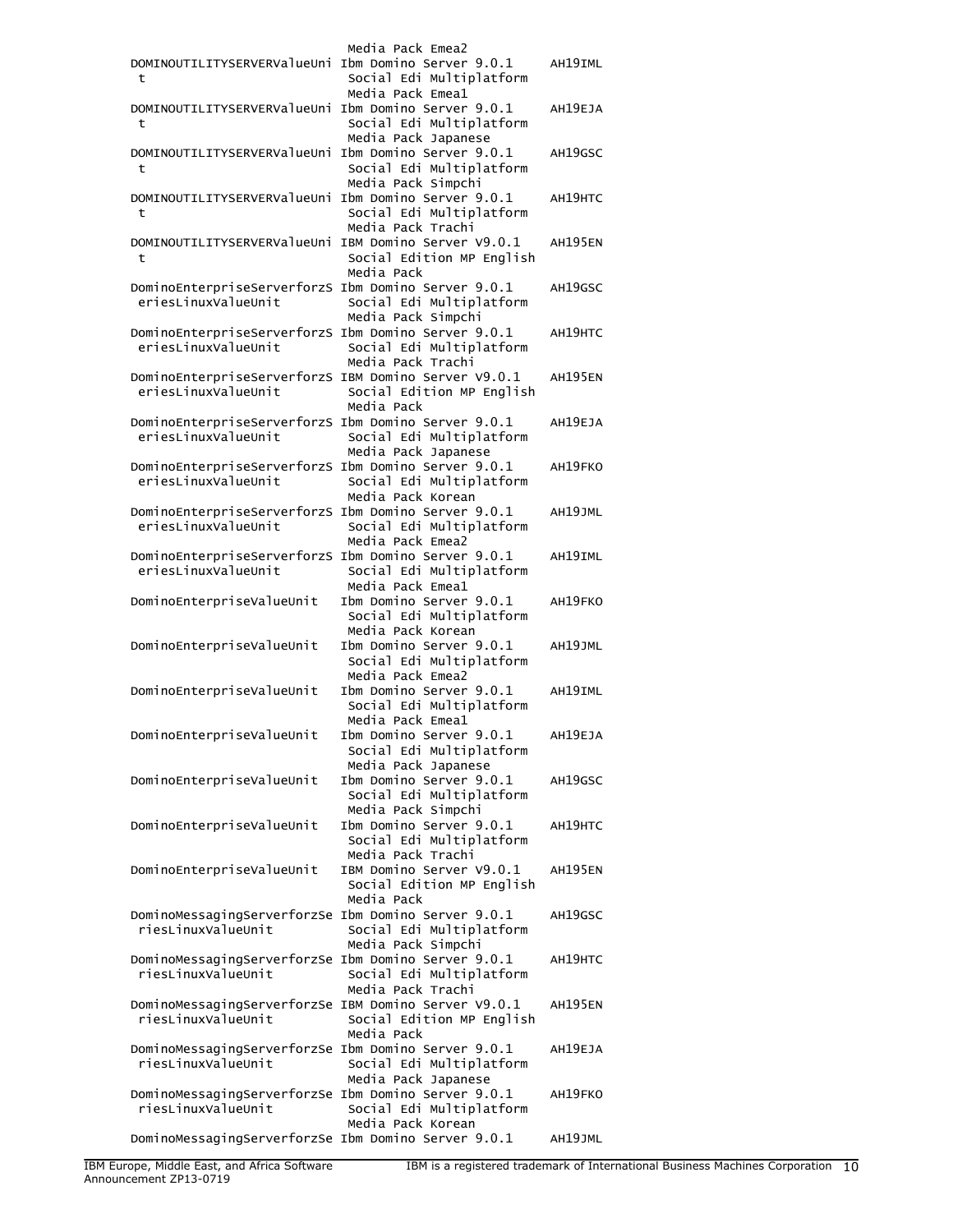| riesLinuxValueUnit                                                       | Social Edi Multiplatform                            |                |
|--------------------------------------------------------------------------|-----------------------------------------------------|----------------|
|                                                                          | Media Pack Emea2                                    |                |
| DominoMessagingServerforzSe Ibm Domino Server 9.0.1                      |                                                     | AH19IML        |
| riesLinuxValue∪nit                                                       | Social Edi Multiplatform<br>Media Pack Emea1        |                |
| DominoMessagingValueUnit                                                 | Ibm Domino Server 9.0.1                             | AH19FKO        |
|                                                                          | Social Edi Multiplatform                            |                |
|                                                                          | Media Pack Korean                                   |                |
| DominoMessagingValueUnit                                                 | Ibm Domino Server 9.0.1                             | AH19JML        |
|                                                                          | Social Edi Multiplatform                            |                |
|                                                                          | Media Pack Emea2                                    |                |
| DominoMessagingValueUnit                                                 | Ibm Domino Server 9.0.1                             | AH19IML        |
|                                                                          | Social Edi Multiplatform                            |                |
|                                                                          | Media Pack Emea1                                    |                |
| DominoMessagingValueUnit                                                 | Ibm Domino Server 9.0.1<br>Social Edi Multiplatform | AH19EJA        |
|                                                                          | Media Pack Japanese                                 |                |
| DominoMessagingValueUnit                                                 | Ibm Domino Server 9.0.1                             | AH19GSC        |
|                                                                          | Social Edi Multiplatform                            |                |
|                                                                          | Media Pack Simpchi                                  |                |
| DominoMessagingValueUnit                                                 | Ibm Domino Server 9.0.1                             | AH19HTC        |
|                                                                          | Social Edi Multiplatform                            |                |
|                                                                          | Media Pack Trachi                                   |                |
| DominoMessagingValueUnit                                                 | IBM Domino Server V9.0.1                            | <b>AH195EN</b> |
|                                                                          | Social Edition MP English<br>Media Pack             |                |
| DominoUtilityServerforzSeri                                              | Ibm Domino Server 9.0.1                             | AH19GSC        |
| esLinuxValueUnit                                                         | Social Edi Multiplatform                            |                |
|                                                                          | Media Pack Simpchi                                  |                |
| DominoUtilityServerforzSeri                                              | Ibm Domino Server 9.0.1                             | AH19HTC        |
| esLinuxValueUnit                                                         | Social Edi Multiplatform                            |                |
|                                                                          | Media Pack Trachi                                   |                |
| DominoUtilityServerforzSeri IBM Domino Server V9.0.1                     |                                                     | <b>AH195EN</b> |
| esLinuxValueUnit                                                         | Social Edition MP English                           |                |
|                                                                          | Media Pack                                          |                |
| DominoUtilityServerforzSeri<br>esLinuxValueUnit                          | Ibm Domino Server 9.0.1                             | AH19EJA        |
|                                                                          | Social Edi Multiplatform<br>Media Pack Japanese     |                |
| DominoUtilityServerforzSeri Ibm Domino Server 9.0.1                      |                                                     | AH19FKO        |
| esLinuxValueUnit                                                         | Social Edi Multiplatform                            |                |
|                                                                          | Media Pack Korean                                   |                |
| DominoUtilityServerforzSeri                                              | Ibm Domino Server 9.0.1                             | AH19JML        |
| esLinuxValueUnit                                                         | Social Edi Multiplatform                            |                |
|                                                                          | Media Pack Emea2                                    |                |
| DominoUtilityServerforzSeri                                              | Ibm Domino Server 9.0.1                             | AH19IML        |
| esLinuxValueUnit                                                         | Social Edi Multiplatform                            |                |
|                                                                          | Media Pack Emea1                                    | AH19FKO        |
| IBM Domino Utility Express<br>Value Unit                                 | Ibm Domino Server 9.0.1<br>Social Edi Multiplatform |                |
|                                                                          | Media Pack Korean                                   |                |
| IBM Domino Utility Express                                               | Ibm Domino Server 9.0.1                             | AH19JML        |
| Value Unit                                                               | Social Edi Multiplatform                            |                |
|                                                                          | Media Pack Emea2                                    |                |
| IBM Domino Utility Express                                               | Ibm Domino Server 9.0.1                             | AH19IML        |
| Value Unit                                                               | Social Edi Multiplatform                            |                |
|                                                                          | Media Pack Emea1                                    |                |
| IBM Domino Utility Express<br>Value Unit                                 | Ibm Domino Server 9.0.1                             | AH19EJA        |
|                                                                          | Social Edi Multiplatform<br>Media Pack Japanese     |                |
| IBM Domino Utility Express                                               | Ibm Domino Server 9.0.1                             | AH19GSC        |
| Value Unit                                                               | Social Edi Multiplatform                            |                |
|                                                                          | Media Pack Simpchi                                  |                |
| IBM Domino Utility Express                                               | Ibm Domino Server 9.0.1                             | АН19НТС        |
| Value Unit                                                               | Social Edi Multiplatform                            |                |
|                                                                          | Media Pack Trachi                                   |                |
| IBM Domino Utility Express                                               | IBM Domino Server V9.0.1                            | AH195EN        |
| Value Unit                                                               | Social Edition MP English                           |                |
| IBM Domino Utility Server                                                | Media Pack<br>Ibm Domino Server 9.0.1               | AH19GSC        |
|                                                                          |                                                     |                |
|                                                                          |                                                     |                |
| for LotusLive Notes                                                      | Social Edi Multiplatform                            |                |
| Processor Value Unit                                                     | Media Pack Simpchi<br>Ibm Domino Server 9.0.1       | AH19HTC        |
| IBM Domino Utility Server<br>for LotusLive Notes<br>Processor Value Unit | Social Edi Multiplatform                            |                |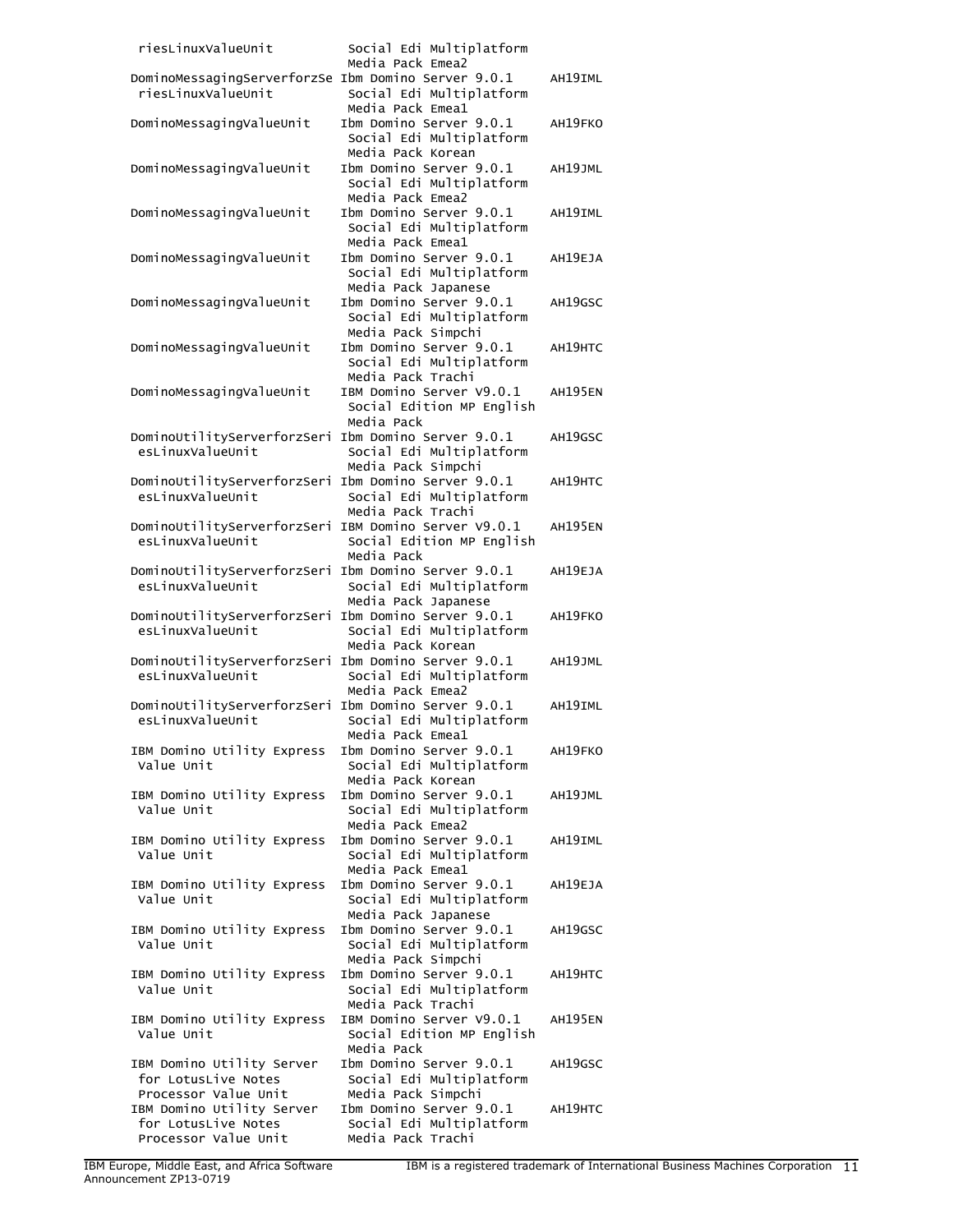| IBM Domino Utility Server<br>for LotusLive Notes<br>Processor Value Unit                          | IBM Domino Server V9.0.1<br>Social Edition MP English<br>Media Pack        | <b>AH195EN</b>      |
|---------------------------------------------------------------------------------------------------|----------------------------------------------------------------------------|---------------------|
| IBM Domino Utility Server<br>for LotusLive Notes<br>Processor Value Unit                          | Ibm Domino Server 9.0.1<br>Social Edi Multiplatform<br>Media Pack Japanese | AH19EJA             |
| IBM Domino Utility Server<br>for LotusLive Notes<br>Processor Value Unit                          | Ibm Domino Server 9.0.1<br>Social Edi Multiplatform<br>Media Pack Korean   | AH19FKO             |
| IBM Domino Utility Server<br>for LotusLive Notes<br>Processor Value Unit                          | Ibm Domino Server 9.0.1<br>Social Edi Multiplatform<br>Media Pack Emea2    | AH19JML             |
| IBM Domino Utility Server<br>for LotusLive Notes<br>Processor Value Unit                          | Ibm Domino Server 9.0.1<br>Social Edi Multiplatform<br>Media Pack Emea1    | AH19IML             |
| IBM Domino Utility Server<br>for LotusLive Notes<br>Processor Value Unit for<br>Linux on System z | Ibm Domino Server 9.0.1<br>Social Edi Multiplatform<br>Media Pack Korean   | AH19FKO             |
| IBM Domino Utility Server<br>for LotusLive Notes<br>Processor Value Unit for<br>Linux on System z | Ibm Domino Server 9.0.1<br>Social Edi Multiplatform<br>Media Pack Emea2    | AH19JML             |
| IBM Domino Utility Server<br>for LotusLive Notes<br>Processor Value Unit for<br>Linux on System z | Ibm Domino Server 9.0.1<br>Social Edi Multiplatform<br>Media Pack Emea1    | AH19IML             |
| IBM Domino Utility Server<br>for LotusLive Notes<br>Processor Value Unit for<br>Linux on System z | Ibm Domino Server 9.0.1<br>Social Edi Multiplatform<br>Media Pack Japanese | AH19EJA             |
| IBM Domino Utility Server<br>for LotusLive Notes<br>Processor Value Unit for<br>Linux on System z | Ibm Domino Server 9.0.1<br>Social Edi Multiplatform<br>Media Pack Simpchi  | AH19GSC             |
| IBM Domino Utility Server<br>for LotusLive Notes<br>Processor Value Unit for<br>Linux on System z | Ibm Domino Server 9.0.1<br>Social Edi Multiplatform<br>Media Pack Trachi   | AH <sub>19HTC</sub> |
| IBM Domino Utility Server<br>for LotusLive Notes<br>Processor Value Unit for<br>Linux on System z | IBM Domino Server V9.0.1<br>Social Edition MP English<br>Media Pack        | <b>AH195EN</b>      |

## **IBM XWork Server V9.0.1**

| Entitled maintenance<br>offerings description | Media packs description                                                          | Part<br>number |
|-----------------------------------------------|----------------------------------------------------------------------------------|----------------|
| IBM XWork Server Install                      | Ibm Xwork Server V9.0.1<br>Multiplatform Media Pack<br>Korean                    | <b>AH199KO</b> |
| IBM XWork Server Install                      | Thm Xwork Server V9.0.1<br>Multiplatform Media Pack<br>Fmea2                     | AH19DML        |
| IBM XWork Server Install                      | Ibm Xwork Server V9.0.1<br>Multiplatform Media Pack<br>Emea1                     | AH19CML        |
| IBM XWork Server Install                      | Ibm Xwork Server V9.0.1<br>Multiplatform Media Pack<br>Japanese                  | AH198JA        |
| IBM XWork Server Install                      | Ibm Xwork Server V9.0.1<br>Multiplatform Media Pack<br>Simpchin                  | AH19ASC        |
| IBM XWork Server Install                      | Ibm Xwork Server V9.0.1<br>Multiplatform Media Pack<br>Trachin                   | AH19BTC        |
| IBM XWork Server Install                      | IBM XWork Server AIX 6,Red<br>Hat Enterprise Linux<br>(RHEL) base server),SUSE L | <b>AH196EN</b> |

# **Domino Enterprise client acc V9.0.1**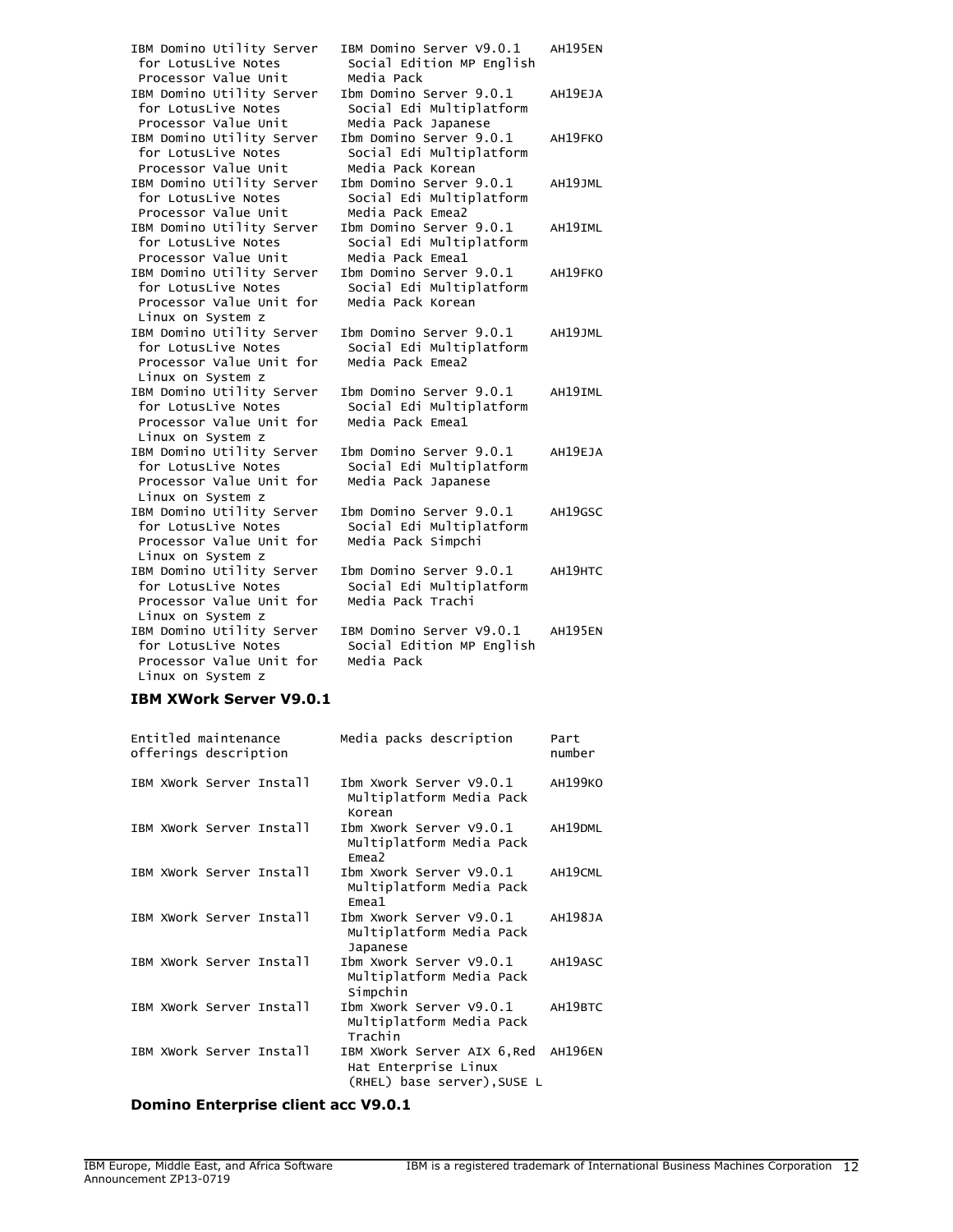Entitled maintenance Media packs description Part offerings description number

IBM Domino Enterprise Dom Ent Client Access Lic AH19YKO Client Access License 9.0.1 Social Edi Multi O/S Authorized User **Media Pack Korean** IBM Domino Enterprise Dom Ent Client Access Lic AH1A2ML Authorized User Media Pack EMEA2 IBM Domino Enterprise Dom Ent Client Access Lic AH1A1ML Client Access License 9.0.1 Social Edi Multi O/S Authorized User Media Pack EMEA1 IBM Domino Enterprise Dom Ent Client Access Lic AH19XJA Client Access License 9.0.1 Social Edi Multi O/S Authorized User **Media Pack Japanese** IBM Domino Enterprise Dom Ent Client Access Lic AH19ZSC Client Access License 9.0.1 Social Edi Multi O/S Authorized User **Media Pack Simpl Chin** IBM Domino Enterprise Dom Ent Client Access Lic AH1A0TC Client Access License 9.0.1 Social Edi Multi O/S Authorized User **Media Pack Tradi Chin** IBM Domino Enterprise IBM Domino Enterprise AH192EN Client Access License client access license Authorized User **V9.0.1** Social Ed MP Eng

IBM Domino Enterprise Dom Ent Client Access Lic AH19ZSC Client Access License for 9.0.1 Social Edi Multi O/S<br>System Z Authorized User Media Pack Simpl Chin System Z Authorized User IBM Domino Enterprise Dom Ent Client Access Lic AH1A0TC Client Access License for 9.0.1 Social Edi Multi O/S System Z Authorized User Media Pack Tradi Chin IBM Domino Enterprise IBM Domino Enterprise AH192EN Client Access License for client access license System Z Authorized User V9.0.1 Social Ed MP Eng Med Pk

 Client Access License for 9.0.1 Social Edi Multi O/S System Z Authorized User IBM Domino Enterprise Dom Ent Client Access Lic AH19YKO Client Access License for 9.0.1 Social Edi Multi O/S System Z Authorized User Media Pack Korean IBM Domino Enterprise Dom Ent Client Access Lic AH1A2ML Client Access License for 9.0.1 Social Edi Multi O/S System Z Authorized User IBM Domino Enterprise Dom Ent Client Access Lic AH1A1ML<br>Client Access License for 9.0.1 Social Edi Multi 0/S Client Access License for System Z Authorized User Media Pack EMEA1

#### **Domino Messaging client acc V9.0.1**

| Entitled maintenance<br>offerings description                    | Media packs description                                                              | Part<br>number |
|------------------------------------------------------------------|--------------------------------------------------------------------------------------|----------------|
| IBM Domino Messaging<br>Client Access License<br>Authorized User | Domino Mssging Client<br>Access License 9.0.1 SE<br>Multi O/S Media Pack<br>Korean   | AH19SKO        |
| IBM Domino Messaging<br>Client Access License<br>Authorized User | Domin Mssg Client Access<br>License 9.0.1 SE Multi O/S<br>Media Pack EMEA2           | AH19WML        |
| IBM Domino Messaging<br>Client Access License<br>Authorized User | Domin Mssg Client Access<br>License 9.0.1 SE Multi O/S<br>Media Pack EMEA1           | AH19VML        |
| IBM Domino Messaging<br>Client Access License<br>Authorized User | Domino Mssging Client<br>Access License 9.0.1 SE<br>Multi O/S Media Pack<br>Japanese | AH19RJA        |
| IBM Domino Messaging<br>Client Access License<br>Authorized User | Domin Mssg Client Access<br>License 9.0.1 SE Multi O/S<br>Media Pack Simp Chin       | AH19TSC        |
| IBM Domino Messaging<br>Client Access License<br>Authorized User | Domin Mssg Client Access<br>License 9.0.1 SE Multi O/S<br>Media Pack Trad Ch         | AH19UTC        |

Med Pk

9.0.1 Social Edi Multi O/S

Dom Ent Client Access Lic AH19XJA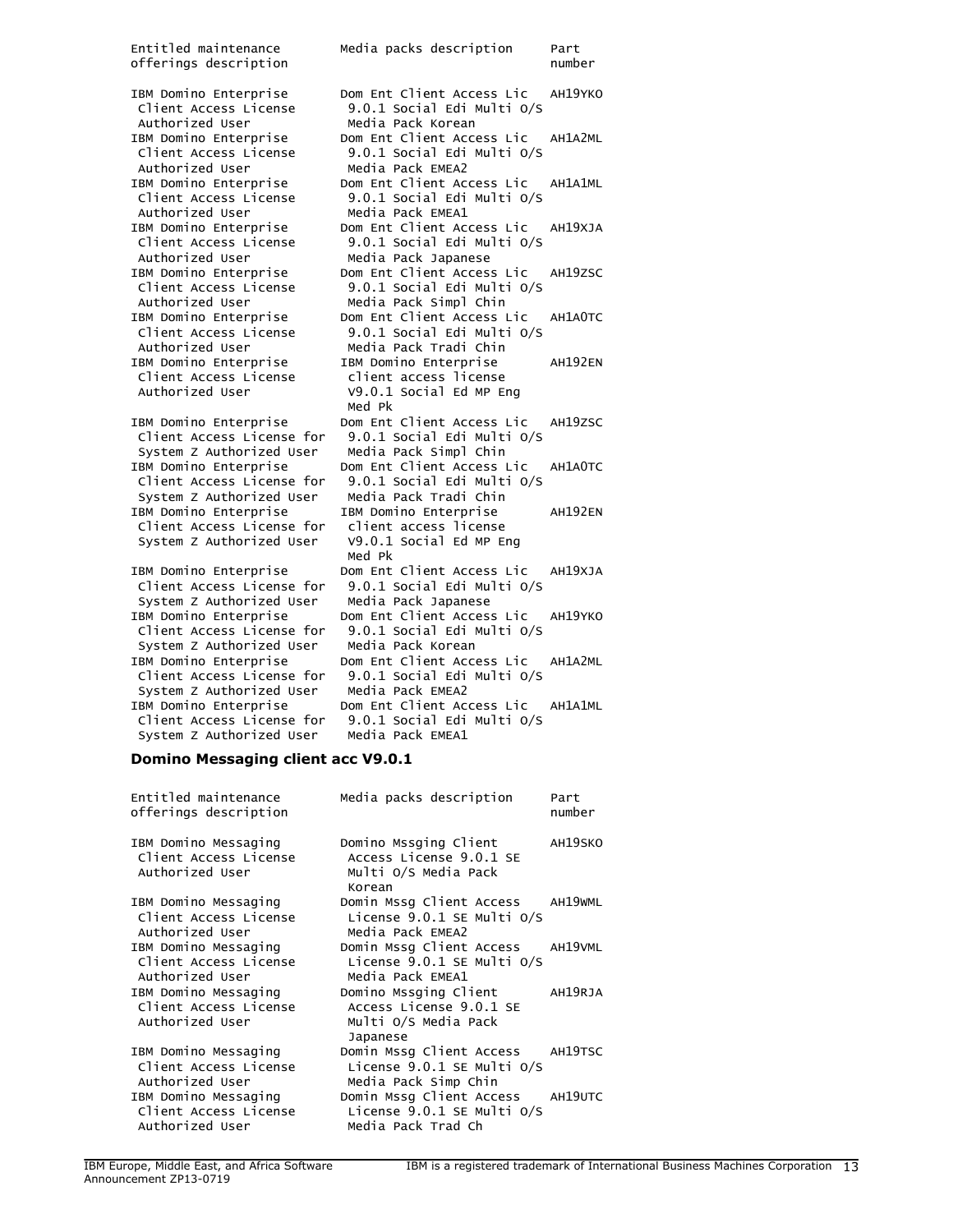| IBM Domino Messaging<br>Client Access License<br>Authorized User              | IBM Domino Messaging<br>client access license<br>V9.0.1 Social Ed MP Eng<br>Media Pk | AH193EN        |
|-------------------------------------------------------------------------------|--------------------------------------------------------------------------------------|----------------|
| IBM Domino Messaging<br>Client Access License for<br>System Z Authorized User | Domin Mssg Client Access<br>License 9.0.1 SE Multi O/S<br>Media Pack Simp Chin       | AH19TSC        |
| IBM Domino Messaging<br>Client Access License for<br>System Z Authorized User | Domin Mssg Client Access<br>License 9.0.1 SE Multi O/S<br>Media Pack Trad Ch         | AH19UTC        |
| IBM Domino Messaging<br>Client Access License for<br>System Z Authorized User | IBM Domino Messaging<br>client access license<br>V9.0.1 Social Ed MP Eng<br>Media Pk | <b>AH193EN</b> |
| IBM Domino Messaging<br>Client Access License for<br>System Z Authorized User | Domino Mssging Client<br>Access License 9.0.1 SE<br>Multi O/S Media Pack<br>Japanese | AH19RJA        |
| IBM Domino Messaging<br>Client Access License for<br>System Z Authorized User | Domino Mssging Client<br>Access License 9.0.1 SE<br>Multi O/S Media Pack<br>Korean   | AH19SKO        |
| IBM Domino Messaging<br>Client Access License for<br>System Z Authorized User | Domin Mssg Client Access<br>License 9.0.1 SE Multi O/S<br>Media Pack EMEA2           | AH19WML        |
| IBM Domino Messaging<br>Client Access License for<br>System Z Authorized User | Domin Mssg Client Access<br>License 9.0.1 SE Multi 0/S<br>Media Pack EMEA1           | AH19VML        |

#### **IBM Domino Collabrtn Express V9.0.1**

Entitled maintenance Media packs description Part Media Pack Emea2<br>Domino Messaging Express Domino Mesg/Colla MP English Media Pack<br>IBM Domino Collaboration Domino Mesg/Colla Expre Media Pack Simpchin<br>IBM Domino Collaboration Domino Mesg/Colla Ex Media Pack Japanese<br>IBM Domino Collaboration Domino Mesg/Colla Exp

offerings description and the control of the number of the number Domino Messaging Express Domino Mesg/Colla Express AH19LKO User 9.0.1 Social Edi Multi O/S Media Pack Korean Domino Messaging Express Domino Mesg/Colla Express AH19QML User 9.0.1 Social Edi Multi O/S Domino Mesg/Colla Express AH19PML User 9.0.1 Social Edi Multi O/S Media Pack Emea1 Domino Messaging Express Domino Mesg/Colla Express AH19KJA User 9.0.1 Social Edi Multi O/S Media Pack Japanese Domino Messaging Express Domino Mesg/Colla Express AH19MSC User 9.0.1 Social Edi Multi O/S Media Pack Simpchin Domino Messaging Express Domino Mesg/Colla Express AH19NTC User 9.0.1 Social Edi Multi O/S Media Pack Trachin Domino Messaging Express IBM Domino Collaboration AH194EN User Express V9.0.1 Social Ed Domino Mesg/Colla Express AH19MSC Express User 9.0.1 Social Edi Multi O/S Domino Mesg/Colla Express AH19NTC Express User 9.0.1 Social Edi Multi O/S Media Pack Trachin IBM Domino Collaboration IBM Domino Collaboration AH194EN Express User Express V9.0.1 Social Ed MP English Media Pack IBM Domino Collaboration Domino Mesg/Colla Express AH19KJA Express User 9.0.1 Social Edi Multi O/S Domino Mesg/Colla Express AH19LKO Express User 9.0.1 Social Edi Multi O/S Media Pack Korean IBM Domino Collaboration Domino Mesg/Colla Express AH19QML Express User 9.0.1 Social Edi Multi O/S Media Pack Emea2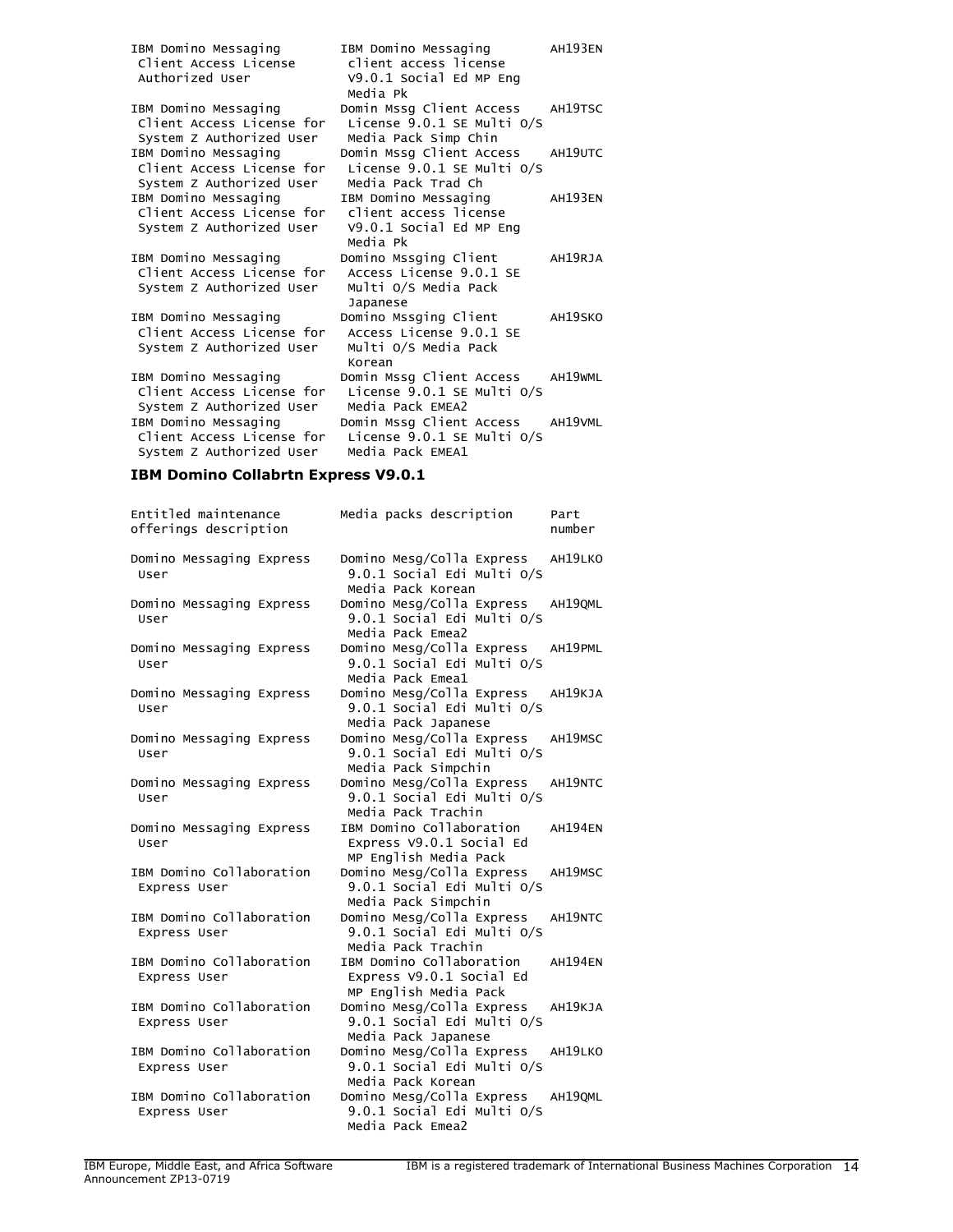| IBM Domino Collaboration | Domino Mesg/Colla Express<br>AH19PML |
|--------------------------|--------------------------------------|
| Express User             | 9.0.1 Social Edi Multi O/S           |
|                          | Media Pack Emea1                     |

#### **Global Technology Services®**

Contact your IBM representative for the list of selected services available in your country, either as standard or customized offerings for the efficient installation, implementation, or integration of this product.

## **Cross-platform products**

## *Cross-platform products for use on System z®*

Order the part numbers that follow when the product is used for either the development of code that will be deployed on System z servers or when the product will be communicating or transferring data between a distributed server and a System z server. Otherwise order from the other set of part numbers in this announcement. This set of part numbers provides the identical supply and authorization as the other set in this announcement

#### **IBM Domino Enterprise client access**

| Part description                                                | Part<br>number |
|-----------------------------------------------------------------|----------------|
| IBM Domino Enterprise client access                             |                |
| IBM Domino Enterprise CAL Per Auth User for System z            | E0863LL        |
| Annual SW S&S Rnwl                                              |                |
| IBM Domino Enterprise CAL Per Auth User for System z            | DOBPSLL        |
| Lic + SW S&S 12 Mo                                              |                |
| IBM Domino Enterprise CAL Per Auth User for System z SW DOBPTLL |                |
| S&S Reinstate 12 Mo                                             |                |

## **IBM Domino Messaging client access**

| Part description                                                               | Part<br>number |
|--------------------------------------------------------------------------------|----------------|
| IBM Domino Messaging client access                                             |                |
| IBM Domino Messaging CAL Per Auth User Linux on System<br>z Annual SW S&S Rnwl | E0864LL        |
| IBM Domino Messaging CAL Per Auth User Linux on System                         | DOBPULL        |
| z Lic + SW S&S 12 Mo                                                           |                |
| IBM Domino Messaging CAL Per Auth User Linux on System                         | DOBPVLL        |
| z SW S&S Reinst 12Mo                                                           |                |

#### *Cross-platform product for use on System z IFL engines or zEnterprise® BladeCenter® Extension*

Order the part numbers that follow when the product is intended to run on the zEnterprise BladeCenter Extension or Linux operating system on System z IFL engines. If the product is not intended to run in these environments, order from the other set of part numbers in this announcement. This set of part numbers provides the identical supply and authorization as the other set in this announcement.

#### **IBM Domino Server**

| Part description                                      | Part<br>number |
|-------------------------------------------------------|----------------|
| IBM Domino Utility Server                             |                |
| Domino Utility Server Processor Value Unit Linux on z | E0226LL        |
| Annual SW S&S Rnwl                                    |                |
| Domino Utility Server Processor Value Unit Linux on z | D55MTLL        |
| $Lie + SW S&S 12 MO$                                  |                |
| Domino Utility Server Processor Value Unit Linux on z | D55MULL        |
| SW S&S Reinstate 12Mo                                 |                |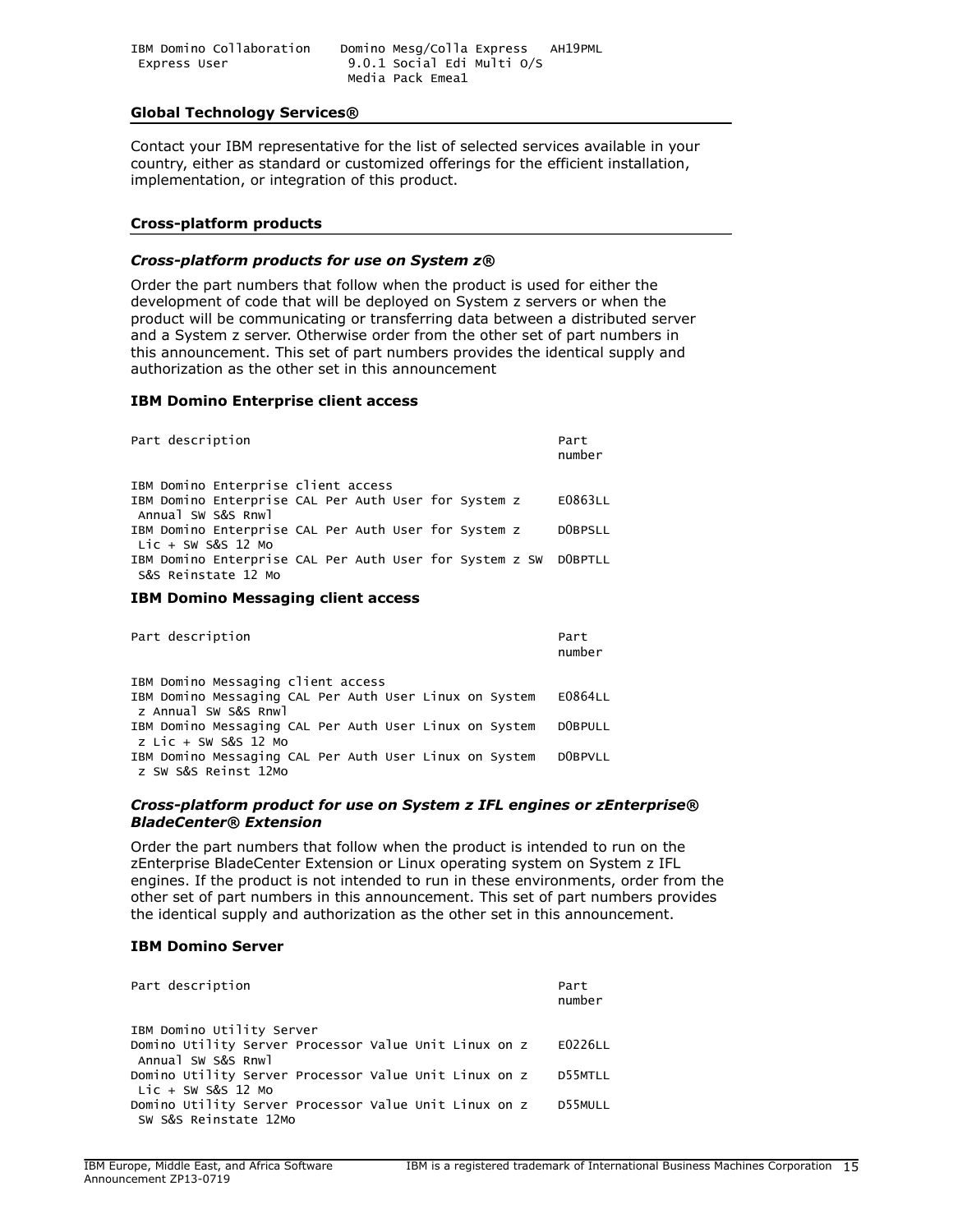## **IBM Domino Server**

| Part description                                                                                                                         | Part<br>number     |
|------------------------------------------------------------------------------------------------------------------------------------------|--------------------|
| IBM Domino Enterprise Server<br>Domino Enterprise Server Processor Value Unit Linux on<br>z Annual SW S&S Rnwl                           | E020LLL            |
| Domino Enterprise Server Processor Value Unit Linux on<br>z Lic + SW S&S 12 Mo                                                           | D55JGLL            |
| Domino Enterprise Svr Processor ValueUnit Linux on z SW<br>S&S Reinstate 12Mo                                                            | D55JHLL            |
| <b>IBM Domino Server</b>                                                                                                                 |                    |
| Part description                                                                                                                         | Part<br>number     |
| IBM Domino Utility Server for SmartCloud Notes<br>Domino Utility Svr LotusLive Notes PVU for Lnx Sys z SW<br>S&S Reinstate 12 Mo         | DOIG8LL            |
| Domino Utility Svr for LotusLive Notes PVU for Lnx Sys<br>z Annual SW S&S Rnwl                                                           | E0BP1LL            |
| Domino Utility Svr for LotusLive Notes PVU for Lnx Sys<br>z Lic + SW S&S 12 Mo                                                           | DOIG7LL            |
| <b>IBM Domino Server</b>                                                                                                                 |                    |
| Part description                                                                                                                         | Part<br>number     |
| IBM Domino Messaging Server<br>Domino Messaging Server Processor Value Unit Linux on z E020JLL<br>Annual SW S&S Rnwl                     |                    |
| Domino Messaging Server Processor Value Unit Linux on z<br>$Lie + SW S&S 12 Mo$<br>Domino Messaging Server ProcessorValueUnit Linux on z | D55JBLL<br>D55JCLL |
| SW S&S Reinstate 12Mo                                                                                                                    |                    |
| On/Off CoD                                                                                                                               |                    |
| <b>IBM Domino Enterprise Server</b>                                                                                                      |                    |
| Part description                                                                                                                         | Part<br>number     |
| Domino Enterprise Server Processor Day Per Use-Day<br>00CoD                                                                              | ASPH8LL            |
| <b>IBM Domino Messaging Server</b>                                                                                                       |                    |
| Part description                                                                                                                         | Part<br>number     |
| Domino Messaging Server Processor Day Per Use-Day OOCoD ASPH7LL                                                                          |                    |
| <b>IBM Domino Utility Server</b>                                                                                                         |                    |
| Part description                                                                                                                         | Part<br>number     |
| Domino Utility Server Processor Day Per Use-Day OOCoD                                                                                    | ASPH9LL            |

# <span id="page-15-0"></span>**Terms and conditions**

The terms and conditions, as previously announced in Software Announcement [ZP13-0108,](http://www.ibm.com/common/ssi/cgi-bin/ssialias?infotype=an&subtype=ca&appname=gpateam&supplier=877&letternum=ENUSZP13-0108) dated March 12, 2013 , are unchanged.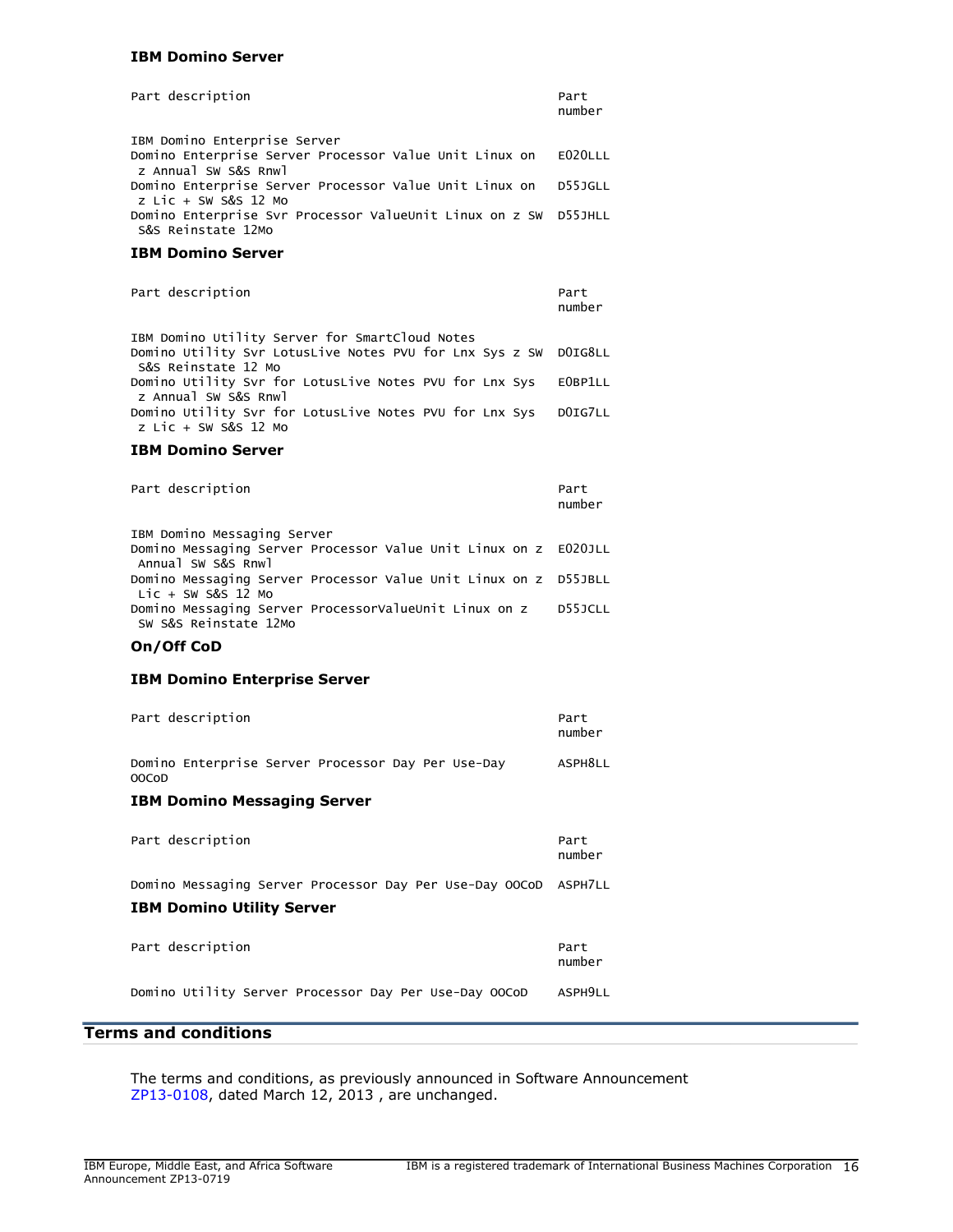## **On/Off Capacity on Demand (CoD)**

To be eligible for On/Off CoD pricing, customers must be enabled for temporary capacity on the corresponding hardware, and the required contract - Z125-6907, Amendment for iSeries® and pSeries Temporary Capacity On Demand - Software must be signed prior to use.

# **IBM Electronic Services**

Electronic Service Agent $T^M$  and the IBM Electronic Support web portal are dedicated to providing fast, exceptional support to IBM Systems customers. The IBM Electronic Service Agent tool is a no-additional-charge tool that proactively monitors and reports hardware events, such as system errors, performance issues, and inventory. The Electronic Service Agent tool can help you stay focused on your company's strategic business initiatives, save time, and spend less effort managing day-to-day IT maintenance issues. Servers enabled with this tool can be monitored remotely around the clock by IBM Support all at no additional cost to you.

Now integrated into the base operating system of AIX V5.3, AIX V6.1, and AIX V7.1, Electronic Service Agent is designed to automatically and electronically report system failures and utilization issues to IBM , which can result in faster problem resolution and increased availability. System configuration and inventory information collected by the Electronic Service Agent tool also can be viewed on the secure Electronic Support web portal, and used to improve problem determination and resolution by you and the IBM support team. To access the tool main menu, simply type smitty esa main, and select Configure Electronic Service Agent . In addition, ESA now includes a powerful Web user interface, giving the administrator easy access to status, tool settings, problem information, and filters. For more information and documentation on how to configure and use Electronic Service Agent , refer to

## <http://www.ibm.com/support/electronic>

The IBM Electronic Support portal is a single Internet entry point that replaces the multiple entry points traditionally used to access IBM Internet services and support. This portal enables you to gain easier access to IBM resources for assistance in resolving technical problems. The My Systems and Premium Search functions make it even easier for Electronic Service Agent tool-enabled customers to track system inventory and find pertinent fixes.

## **Benefits**

*Increased uptime:* The Electronic Service Agent tool is designed to enhance the Warranty or Maintenance Agreement by providing faster hardware error reporting and uploading system information to IBM Support. This can translate to less wasted time monitoring the symptoms, diagnosing the error, and manually calling IBM Support to open a problem record. Its  $24 \times 7$  monitoring and reporting mean no more dependence on human intervention or off-hours customer personnel when errors are encountered in the middle of the night.

**Security:** The Electronic Service Agent tool is designed to be secure in monitoring, reporting, and storing the data at IBM . The Electronic Service Agent tool securely transmits either via the Internet (HTTPS or VPN) or modem, and can be configured to communicate securely through gateways to provide customers a single point of exit from their site. Communication is one way. Activating Electronic Service Agent does not enable IBM to call into a customer's system. System inventory information is stored in a secure database, which is protected behind IBM firewalls. It is viewable only by the customer and IBM . The customer's business applications or business data is never transmitted to IBM .

*More accurate reporting:* Since system information and error logs are automatically uploaded to the IBM Support center in conjunction with the service request, customers are not required to find and send system information, decreasing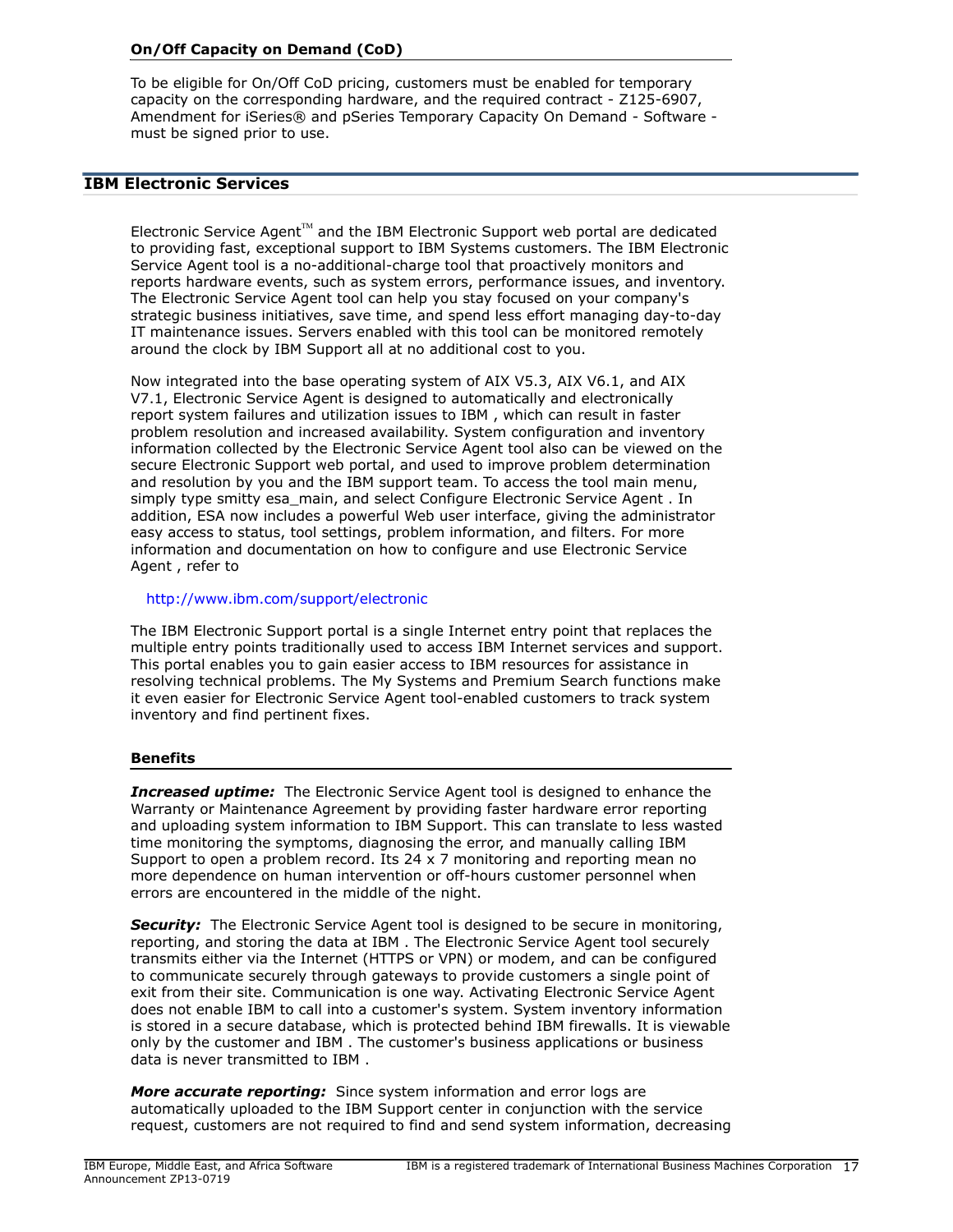the risk of misreported or misdiagnosed errors. Once inside IBM , problem error data is run through a data knowledge management system and knowledge articles are appended to the problem record.

*Customized support:* Using the IBM ID entered during activation, customers can view system and support information in the My Systems and Premium Search sections of the Electronic Support website at

## <http://www.ibm.com/support/electronic>

My Systems provides valuable reports of installed hardware and software using information collected from the systems by Electronic Service Agent . Reports are available for any system associated with the customer's IBM ID. Premium Search combines the function of search and the value of Electronic Service Agent information, providing advanced search of the technical support knowledgebase. Using Premium Search and the Electronic Service Agent information that has been collected from your system, customers are able to see search results that apply specifically to their systems.

For more information on how to utilize the power of IBM Electronic Services, contact your IBM Systems Services Representative, or visit

## <http://www.ibm.com/support/electronic>

## <span id="page-17-0"></span>**Prices**

The charges are unchanged by this announcement.

## **IBM Global Financing**

IBM Global Financing offers competitive financing to credit-qualified customers to assist them in acquiring IT solutions. Offerings include financing for IT acquisition, including hardware, software, and services, both from IBM and other manufacturers or vendors. Offerings (for all customer segments: small, medium, and large enterprise), rates, terms, and availability can vary by country. Contact your local IBM Global Financing organization or visit

#### <http://www.ibm.com/financing>

IBM Global Financing offerings are provided through IBM Credit LLC in the United States, and other IBM subsidiaries and divisions worldwide to qualified commercial and government customers. Rates are based on a customer's credit rating, financing terms, offering type, equipment type, and options, and may vary by country. Other restrictions may apply. Rates and offerings are subject to change, extension, or withdrawal without notice.

## **Financial benefit**

Financing from IBM Global Financing helps you preserve cash and credit lines, enables more technology acquisition within current budget limits, permits accelerated implementation of economically attractive new technologies, offers payment and term flexibility, and can help match project costs to projected benefits. Available worldwide for credit qualified customers.

## <span id="page-17-1"></span>**Announcement countries**

All European, Middle Eastern and African countries except:

- Iran
- Libyan Arab Republic
- South Sudan